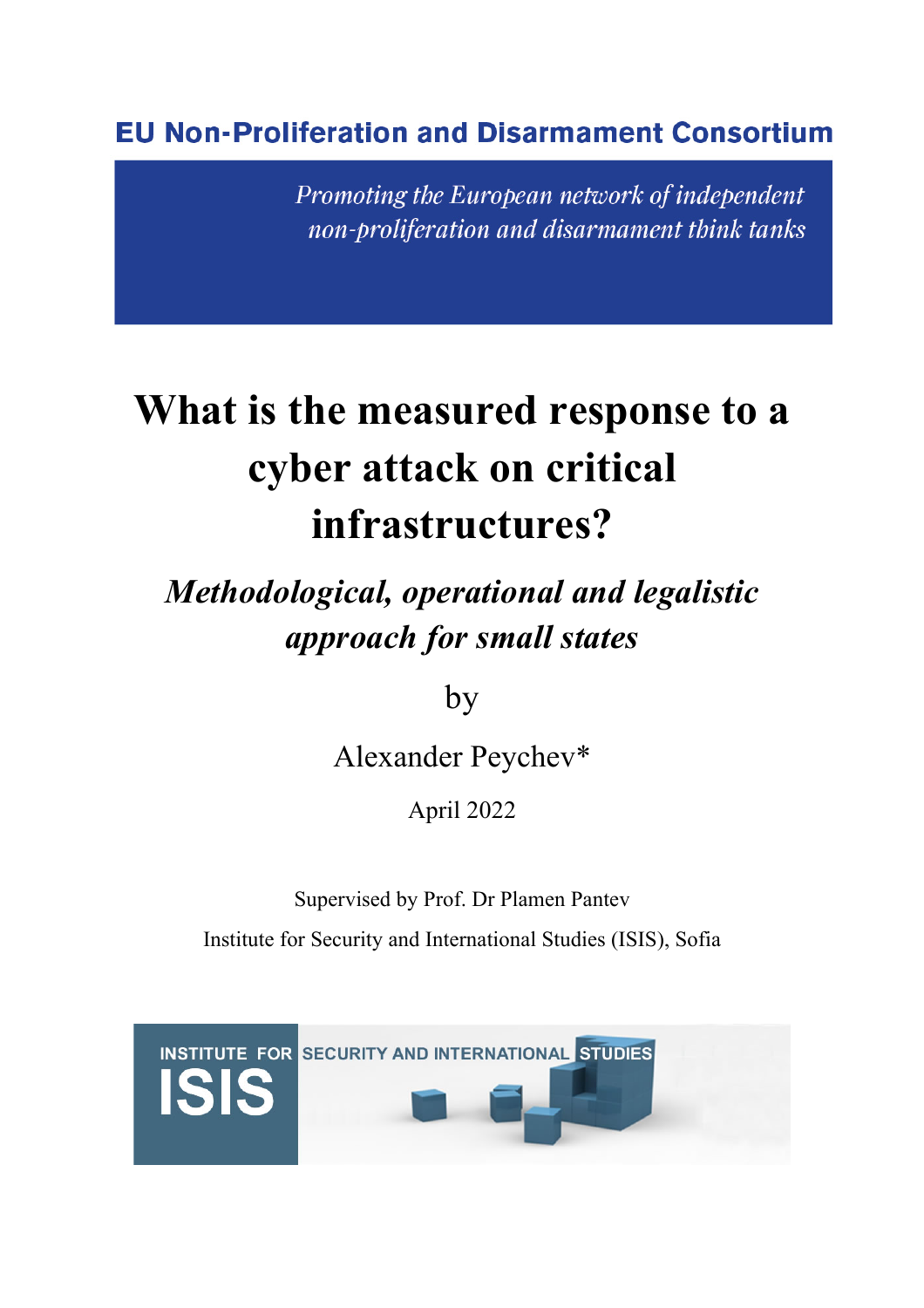*Disclaimer: This report has been prepared as part of a research internship at the Institute for Security and International Studies (ISIS), Sofia, funded by the European Union(EU) Non-Proliferation and Disarmament Consortium as part of a larger EU educational initiative aimed at building capacity in the next generation of scholars and practitioners in non-proliferation policy and programming. The views expressed in this paper are those of the author and do not necessarily reflect those of ISIS, the EU Non-Proliferation and Disarmament Consortium or other members of the network.*

<sup>\*</sup>Alexander Peychev holds a Bachelor degree in International Relations from Sofia University "St. Kliment Ohridsky". He is interested in researching lowintensity conflicts in EU's Eastern Neighbourhood, North Africa and the Middle East. He speaks German, English and learns French.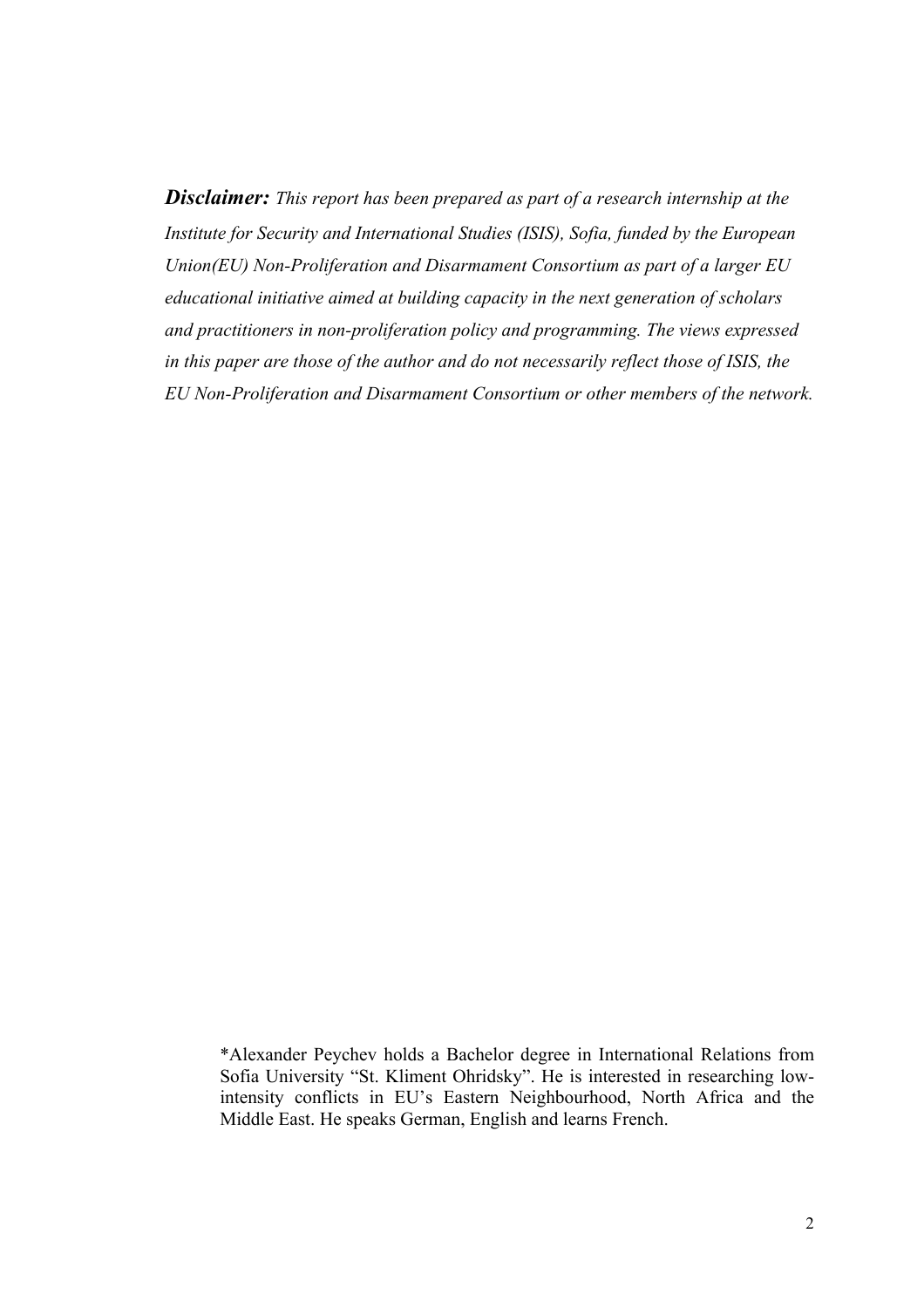#### **ABSTRACT**

Smaller European countries are limited by their scarce resources compared to larger countries. Therefore, their place and role in the international system are dubious and complicated. In most cases, they cannot exert influence and are subject to external one. In cyberspace, too, small states are faced with the problem of how best to prevent an adversary (e.g. a nation state) from conducting a cyber attack on their critical infrastructure. Since they are unable to initiate a "kinetic" response or impose economic sanctions on organizations and individual entities due to insufficient military and economic power, what are their available tools? In this paper, I will argue that small states are bound by necessity to strictly observe and promote international law, while they are bound to be active members in collective security organizations. Constructive efforts to apply international law to cyberspace and subject cyber weapons to arms control would allow states to develop cyber defense policies that can categorize responses to cyber attacks based on their impact. Solving the attribution problem and responding to cyber threats will be easier to accomplish when smaller states cooperate with their technologically advanced larger partners. The central question in this paper will be how a small state can effectively respond to a cyberattack on its critical infrastructure that is ultimately attributed to a larger and more powerful state. I begin by defining what small states are and what the most beneficial environment for their survival is. After that I define the concepts of critical infrastructure and cyber attack. Is international law applicable to the cyber domain? Are cyber weapons susceptible to arms control? I analyze first the operational capabilities of EU and NATO member states then I examine what international principles cyberattacks violate. I conclude by providing the best possible response to cyberattacks, recognizing the fact that defenders strive to mitigate the impact of the attack.

Keywords: cyberattacks, critical infrastructure, response, attribution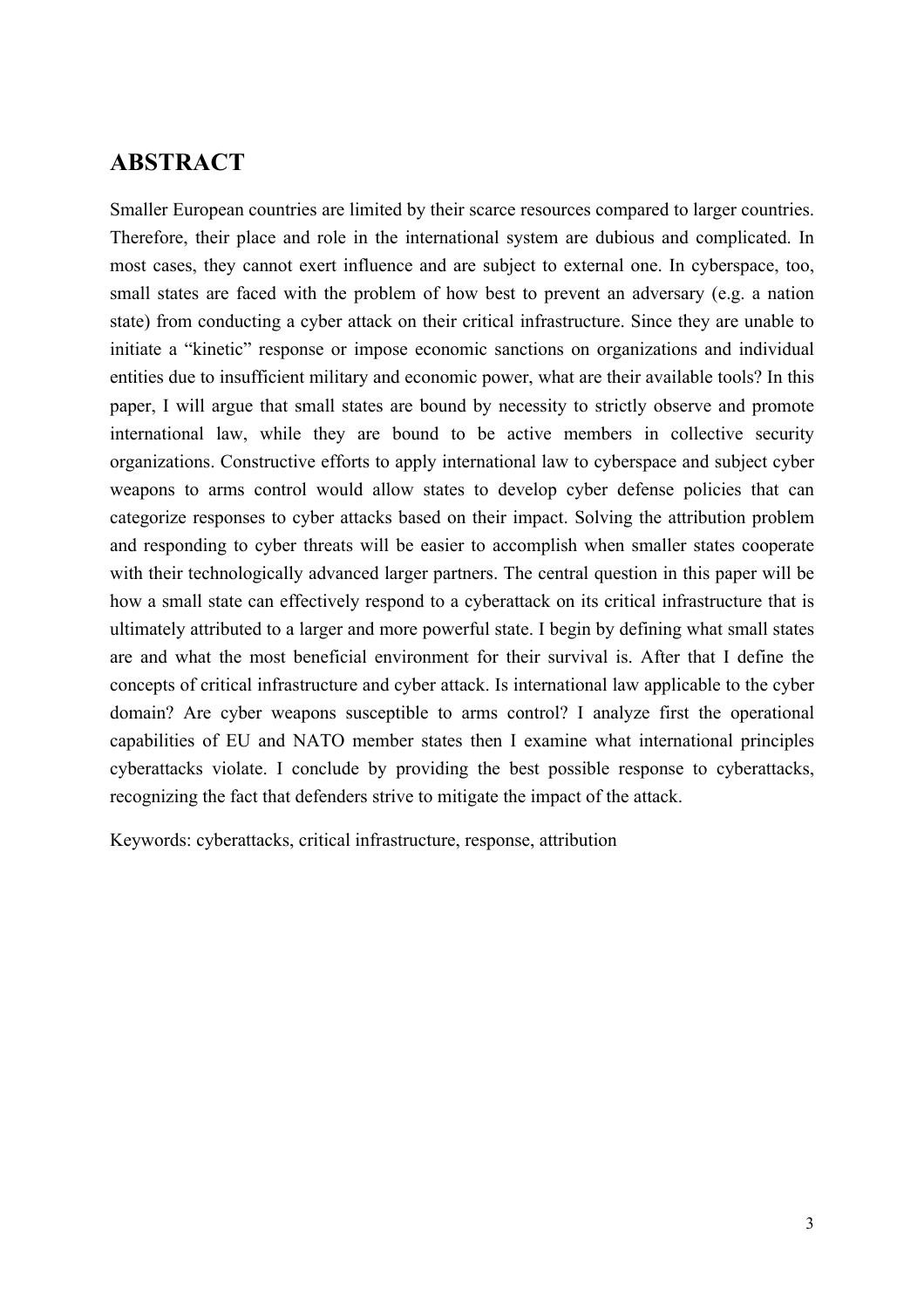#### **Acronyms**

CBMs (Confidence Building Measures) CERTs (Computer Emergency Response Teams) CI (Critical Infrastructure) CNA (Computer Network Attack) CNE (Computer Network Exploitation) CSIRT (Computer Security Incident Response Team) ECI (European Critical Infrastructure) ICJ (International Court of Justice ICS (Industrial Control Systems) ICT (Information and Communications Technology) IHL (International Humanitarian Law) IIL (International Law Commission) IT (Information Technology) LOAC (Law of Armed Conflict) OCOs (Offensive Cyber Operations) OT (Operational Technology) SCADA (Supervisory Control and Data Acquisition) UN GGE (UN Group of Governmental Experts)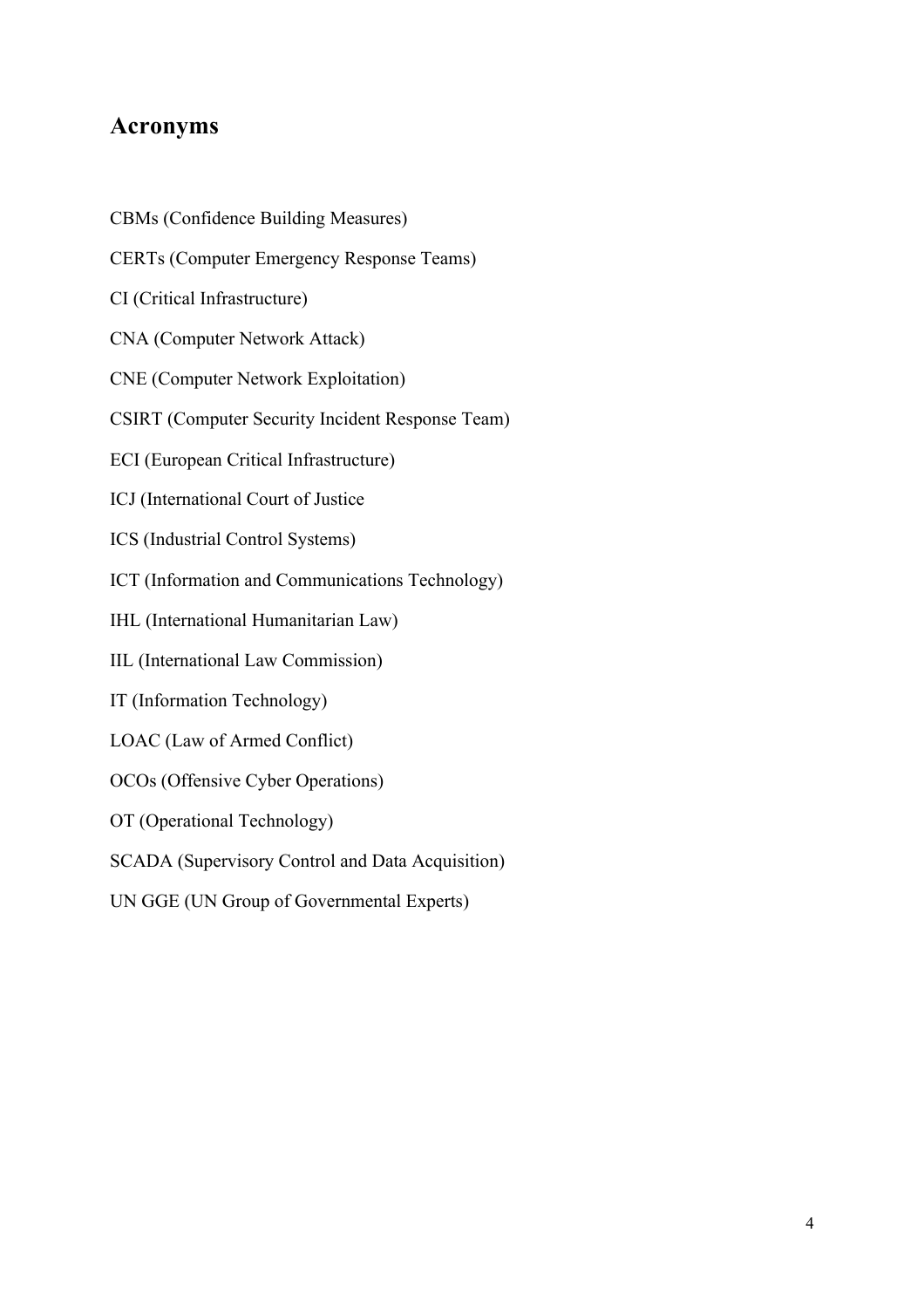#### **1. Small states theory**

Since the end of World War II, the number of states has been growing. Scholars point out that the change in the international system after 1945 increased the number of states due to "the rise of an international norm against conquest and the concomitant emergence of multilateral institutions that codify that norm".<sup>1</sup> As a result, more than half of the member states of the United Nations (UN) have fewer than 10 million citizens.

Previous research on the topic of small states has focused on population size as the key attribute of "smallness".<sup>2</sup> More citizens mean more taxpayers. Larger states can allocate more resources to social services, but more importantly, they can spend more on defense.<sup>3</sup> This goes hand in hand with the argument of neorealists that in an anarchic system of international relations the greatest asset needed for a state's survival is military power,<sup>4</sup> which can be converted to influence at any given time.<sup>5</sup> It follows that small states struggle to influence the international system.<sup>6</sup> From a neoliberal perspective, since small states cannot compete with larger states in terms of military power, they should focus on soft power that they can convert into diplomatic influence and achieve economic advantages. <sup>7</sup> Soft power is the ability to get others to want what you want through appeal and attraction rather than coercion.<sup>8</sup>

Recent research has focused on the analysis of small states at the state and individual levels. At the state level, small states tend to subordinate themselves under a hierarchy as a means to obtain order. They seek order in a hierarchical relationship to (i) enhance security and territorial integrity; (ii) clearly define and protect property rights at home and abroad; and (iii) set and enforce standards of behavior.<sup>9</sup> At the individual level, small states tend to have greater "normative power".<sup>10</sup>

For the purposes of this article, I will focus on European countries, members of EU and NATO classified as middle- and high-income countries with a population of approximately 10

<sup>&</sup>lt;sup>1</sup> Fazal, T. M., & Griffiths, R. D., "Membership has its privileges: The changing benefits of statehood,"<br>*International Studies Review*, 16(1) (2014), p. 90.

<sup>&</sup>lt;sup>2</sup> T. G. Masaryk, The *Problem of Small Nations in the European Crisis (London: University of London, Athlone* Press, 1966), p. 23.; J. A. R. Marriott, *Federalism and the Problem of the Small State* (London: Allen and Unwin, 1943), p. 62.; David Vital, *The Inequality of States: A Study of the Small Power in International Affairs*

<sup>&</sup>lt;sup>3</sup> Alesina, Alberto, and Enrico Spolaore, *The Size of Nations*, (The MIT Press, 2003), p. 17-18.<br><sup>4</sup> Waltz, K. N., *Theory of international politics*, (Reading, Mass: Addison-Wesley Pub. Co., 1979), p. 88-97.<br><sup>5</sup> Handel

Andrew K. Rose, *Like Me, Buy Me: The Effect of Soft Power on Exports*, (NBER Working Papers 21537, National Bureau of Economic Research, Inc, 2015) p. 1-2. <sup>8</sup> Nye, J. S. (1990), "Soft power," *Foreign Policy*, 80, p. 167.

<sup>9</sup> Lake, D.A., *Hierarchy in International Relations*, (Ithaca, NY: Cornell University Press, 2009), p. 9.

<sup>&</sup>lt;sup>10</sup> Ingebritsen, C., "Norm entrepreneurs: Scandinavia's role in world politics," *Cooperation and Conflict*, 37(1) (2002), p. 13.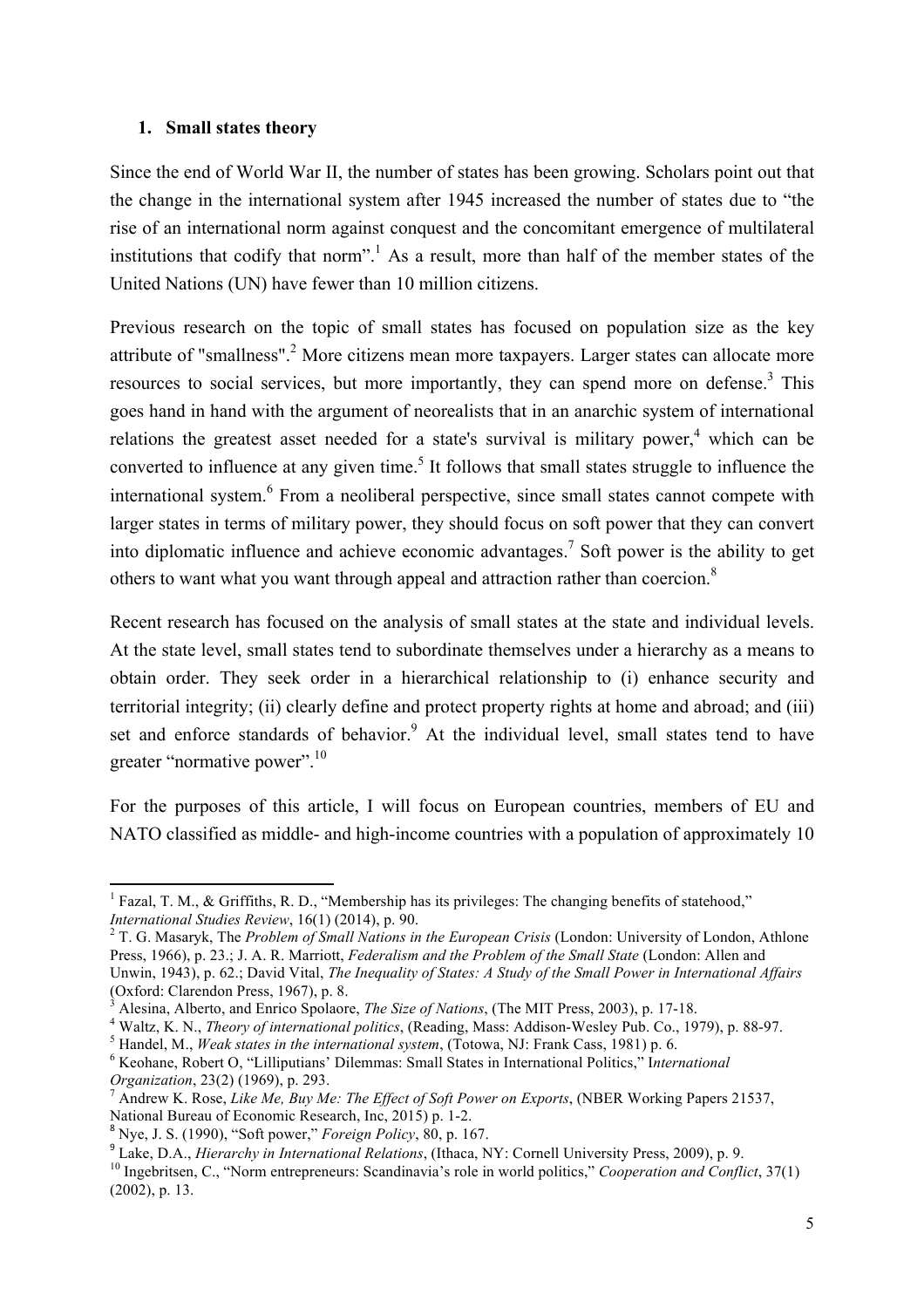million people. I assume that small states gain more than their larger counterparts from highly institutionalized, cooperative, and peaceful international system,  $11$  from international institutions that provide them with an opportunity to gather, analyze, and disseminate data. These institutions are a forum for the exchange of views and decision-making. They define norms, monitor and enforce rules, settle disputes.<sup>12</sup>

#### **2. Critical infrastructure, cyber attacks and the problem of attribution**

Directive 2008/144/EC introduces the terms critical infrastructure (CI) and European critical infrastructure (ECI). Article 1 defines critical infrastructure as an "asset, system or part thereof located in Member States which is essential for the maintenance of vital societal functions, health, safety, security, economic or social well-being of people, and the disruption or destruction of which would have a significant impact in a Member State as a result of the failure to maintain those functions". ECI, in turn, is a "critical infrastructure located in Member States the disruption or destruction of which would have a significant impact on at least two Member States". The definitions of critical infrastructure in the US<sup>13</sup> and Canada<sup>14</sup> are similar.

Critical infrastructure sectors such as water treatment, power generation and others rely on operational technology (OT) systems and more specifically industrial control systems (ICS), a subset of OT, that are used to supervise and control their key processes. Supervisory control and data acquisition (SCADA) systems are a subset of ICS and provide a graphical user interface for operators to easily observe the status of a system, receive alarms, and make adjustments to processes under control. These digital devices – sensors, controllers – are then connected to information technology (IT) networks such as data storage and business software, which in turn could be further connected to the internet. As a consequence of integrating technology in the management of critical systems, critical infrastructure has become reliable, automated and integrated both across sectors and geographically.<sup>15</sup> Considering the interdependencies between sectors, a disruptive cyberattack on the power grid for example can also affect the oil production sector by disrupting power to pumping stations, storage and control systems.

 

<sup>11</sup> Thorhallsson, B., & Steinsson, S, "Small State Foreign Policy," *Oxford Research Encyclopedia of Politics* (2017), p. 11. <sup>12</sup> Karns, M. P., Mingst, K. A., Stiles, K. W., *International organizations*, 3rd edn, (Boulder, CO: Lynne

Rienner, 2015), p. 27.<br><sup>13</sup> The White House, Office of the Press Secretary, *Executive Order -- Improving Critical Infrastructure* 

*Cybersecurity, February 12, 2013 (https://obamawhitehouse.archives.gov/the-press-office/2013/02/12/executive-order-improving-critical-infrastructure-cybersecurity).* 

<sup>&</sup>lt;sup>14</sup> Government of Canada, *National Strategy for Critical Infrastructure*, 2009 (https://www.publicsafety.gc.ca/cnt/rsrcs/pblctns/srtg-crtcl-nfrstrctr/index-en.aspx).

<sup>&</sup>lt;sup>15</sup> ENISA, Critical Infrastructures and Services, Retrieved on 25.04.2022

<sup>(</sup>https://www.enisa.europa.eu/topics/critical-information-infrastructures-and-services).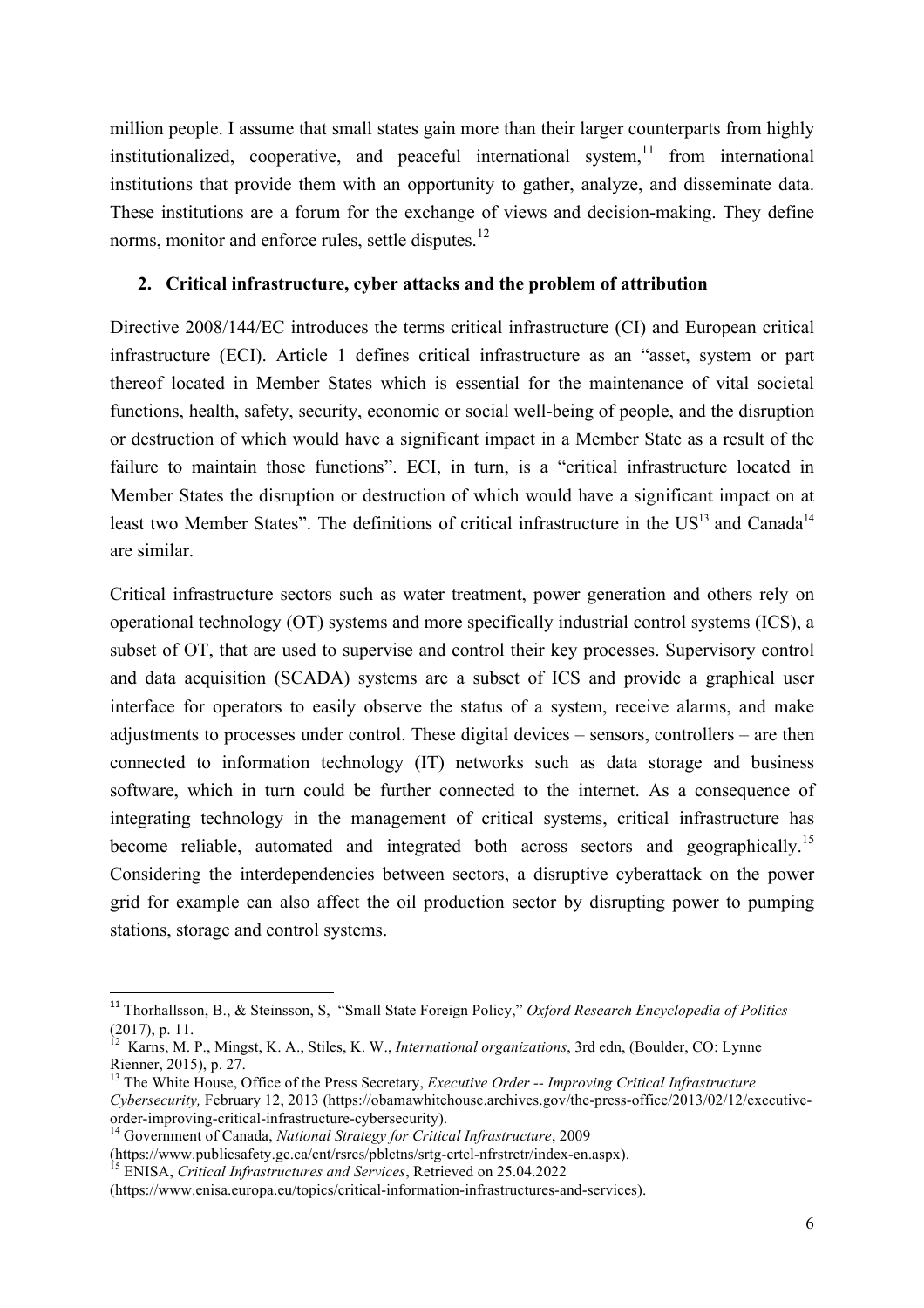An example of this was the attack on SolarWinds - a large software company that provides system management tools. Among their customers are operators of critical infrastructures. The Orion software was infected with malicious code that allowed the attackers to gain access to the systems of the software's customers.<sup>16</sup> Another sophisticated cyberattack such as Stuxnet, which disrupted Iran's nuclear facilities by destroying 984 uranium enrichment centrifuges in 2010, shows that a cyberattack targeting ICS can also result in physical damage.<sup>17</sup>

There is not a single agreed upon definition of cyber attack.<sup>18</sup> A typical definition is "unwelcome attempt to steal, expose, alter, disable or destroy information through unauthorized access to computer systems".<sup>19</sup> It encompasses a wide range of cyber attacks – from criminals seeking financial gains and hacktivists who seek attention for their causes and do no physical harm, to state-sponsored cyber attacks on critical infrastructure. The threat of nation states damaging the information systems that control their adversary's critical infrastructure, potentially causing physical harm, is highlighted in the Trump administration's 2017 National Security Strategy. This apparent disagreement on how to distinguish between kinds of cyber attacks based on their goal is leading experts to categorize cyber attacks based on their impact. The UK National Cyber Security Center distinguishes between two types of cyber attacks – untargeted (taking advantage of the openness of the internet): phishing, waterholing, ransomware, scanning; and targeted (specifically tailored attacks on systems, processes and personnel to): spear-phishing, deploying a botnet, subverting of supply chain. Botnets that deliver Distributed Denial of Service (DDoS) attacks, which despite being classified as "targeted" cyber attacks, can for example target private video game companies and are therefore irrelevant to a country's national security.<sup>20</sup>

The debate about what cyber attacks are is gradually shifting to military science, where cyberspace is seen as the fifth domain of military operations alongside land, sea, air and space.<sup>21</sup> This prompts cyber defense scholars to drop the concept of cyber attack as used in the civilian sector and introduce a new one - "offensive cyber operations" (OCOs). OCOs have two parts. The first one is computer network exploitation (CNE), the second – computer

<sup>&</sup>lt;sup>16</sup> Oladimeji, Saheed, & Kerner, Sean Michael, "SolarWinds hack explained: Everything you need to know", TechTarget, June 16, 2021 (https://www.techtarget.com/whatis/feature/SolarWinds-hack-explained-Everythingyou-need-to-know). <sup>17</sup> Zetter, Kim, "An Unprecedented Look at Stuxnet, the World's First Digital Weapon", Wired, November 3,

<sup>2014 (</sup>https://www.wired.com/2014/11/countdown-to-zero-day-stuxnet/).<br><sup>18</sup> Grauman, Brigid. "Cyber-security: The Vexed Question of Global Rules," Security Defence Agenda and

McAfee, February 2012, p.6, Available at (https://www.files.ethz.ch/isn/139895/SDA Cyber report FINAL.pdf).

<sup>&</sup>lt;sup>19</sup> IBM, "What is a cyber attack?" (https://www.ibm.com/topics/cyber-attack).<br><sup>20</sup> Singer, P. W., & Friedman, A., *Cybersecurity and Cyberwar: What everyone needs to know*, (Oxford: Oxford University Press, 2014), p. 70.

<sup>&</sup>lt;sup>21</sup> United States Department of Defense. "The Definition of Cyberspace." Deputy Secretary of Defense Memorandum (May 12, 2008), Retrieved on 25.04.2022 (https://www.gao.gov/assets/a321824.html).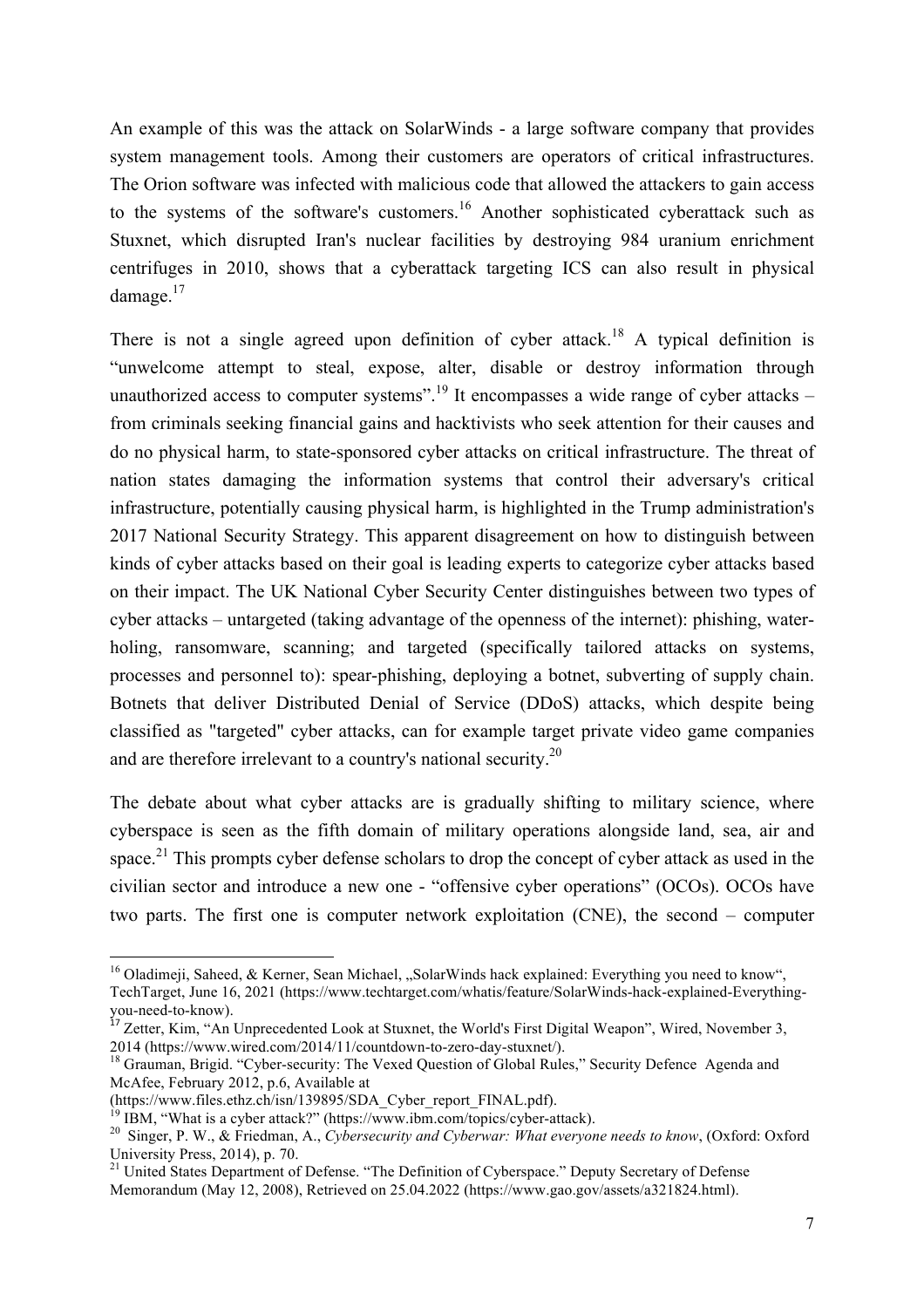network attack (CNA). CNE is about collecting information and "pre-attack reconnaissance", which in itself gives the attacker a second option – to destroy information, thus "progressing into a cyber attack", or  $CNA<sup>22</sup>$  Martin Libicki argues that cyber espionage is "the unauthorized extraction of information from a computer system", hence CNE. According to him, penetrating the system can again provide the opportunity of conducting an attack - CNA, which he simply defines as cyber attack. However, he agrees that both cyber-espionage and cyber-attacks are usually conflated; $^{23}$  necessitating the distinction between the two introduced with the term OCOs.

OCOs or cyber attacks can be conceptualized further. The Lockheed Martin kill chain divides a cyber attack into four phases. The first stage is reconnaissance and preparation of resources that will exploit the identified vulnerability and access the system. Stage two focuses on gaining persistent access to the system by altering data. Stage three is further broken down into four sub-stages, which can be summarized as follows: 1. conducting internal reconnaissance; 2. moving through the system "laterally", setting the right conditions for further compromise; 3. continue establishing a foothold to mask activities and allow future recompromise; 4. repeat. In the last stage four, the attacker will achieve their set goal - disrupt the system, steal information or something else.<sup>24</sup> The kill chain model can be explained as a gradual breach of the three security objectives of any information system - a breach of confidentiality (keeping data private), integrity (not allowing unauthorized alteration of system data and instructions) and availability (keeping the system functional and accessible). $25$ 

In summary, impact is important when defining cyberattacks. But it's also important to attribute them when they damage critical infrastructure. For example, if State A cannot identify who conducted a damaging cyberattack, it would have difficulty punishing the perpetrators and deterring anyone from future cyberattacks. The goal of attribution is to identify governments and organizations, not individuals.<sup>26</sup> The link between the party conducting the intrusion and the party who should bear responsibility, i.e. a foreign state, is at the core of the attribution problem. The victim state in particular wants to hold the latter to account. 27

 

<sup>22</sup> Whyte, C., & Mazanec, B. M., *Understanding cyber warfare: Politics, policy and strategy*, (London; New York: Routledge, 2019), p. 80-82. 23 Libicki, M. C., *Cyberspace in peace and war*, 2nd edn, (Annapolis, Maryland: Naval Institute Press, 2021), p.

<sup>72.</sup>

<sup>24</sup> Whyte, & Mazanec, *Understanding cyber warfare,* p. 92-93.

<sup>25</sup> Singer, & Friedman, *Cybersecurity and Cyberwar*, p. 35.

<sup>26</sup> Rid, Thomas, & Buchanan, Ben, "Attributing Cyber Attacks," *Journal of Strategic Studies*, 38 (1–2) (2015), p.

<sup>&</sup>lt;sup>27</sup> Lin, Herbert, "Attribution of Malicious Cyber Incidents: From Soup to Nuts", Journal of International Affairs, March 9, 2017 (https://jia.sipa.columbia.edu/attribution-malicious-cyber-incidents).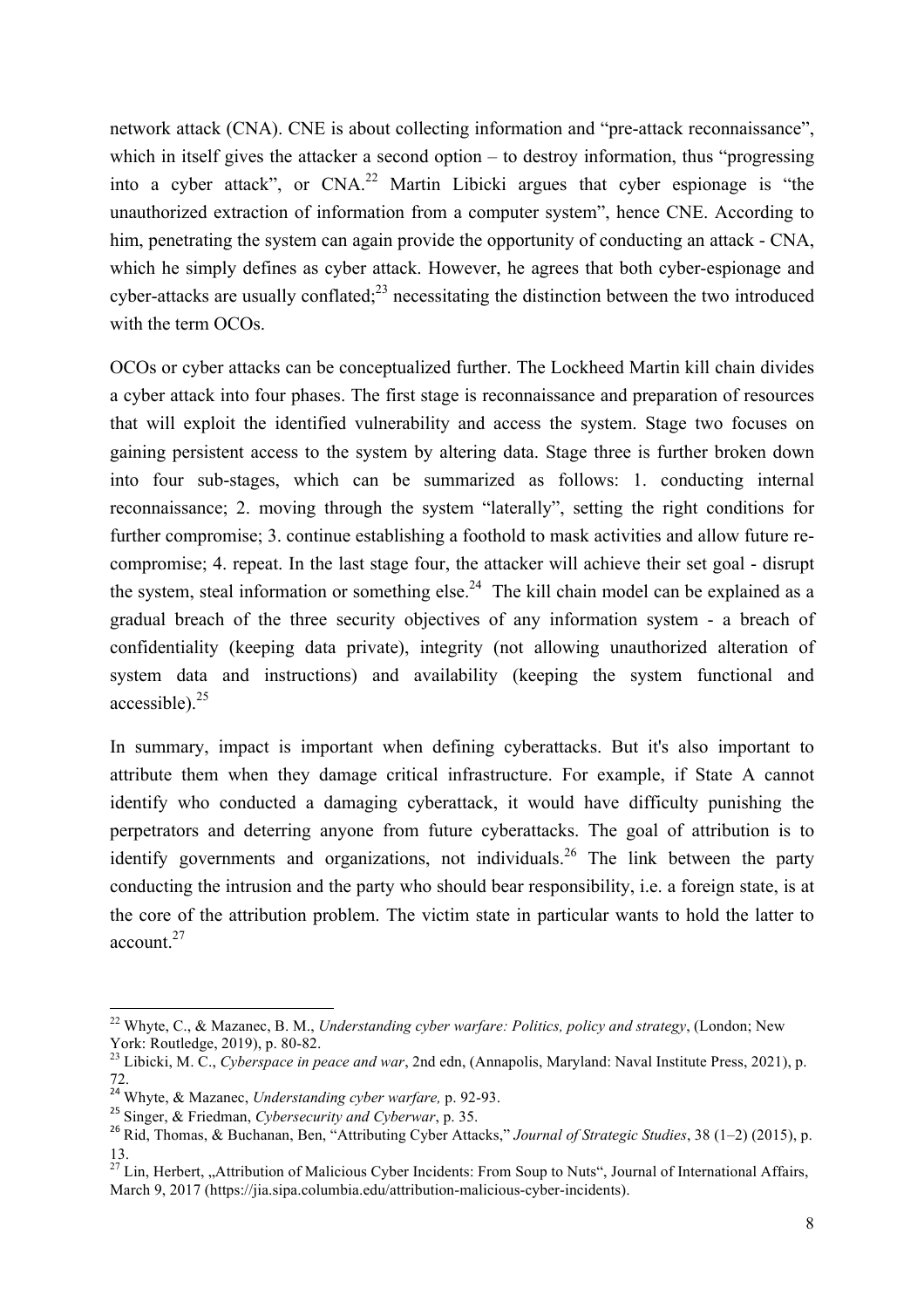Rid & Buchanan propose a Q-model of attribution based on three levels of analysis, ending with "communication", i.e. releasing results to the public. The model also strives to ascertain responsibility with greater certainty to avoid bias. At the tactical level, a forensics team begins gathering technical evidence of the intrusion to identify both the nature of the malicious activity and the individuals responsible for the attack. This is followed by an operational analysis layer, where the conclusions drawn in the previous layer are mixed with information from different sources. It is based on the assumption that all-source information presents a broader picture of the intrusion, thus allowing the construction of competing hypotheses.

An important note here is that operators and owners of critical infrastructure are mostly private legal entities who can identify what disrupted their network but cannot answer the question of why they were targeted in the first place. It requires cooperation between state and non-state actors, which is described as operational.<sup>28</sup> Rid & Buchanan take operational collaboration between state and non-state actors for granted, which according to Michael Daniel, former Cybersecurity Coordinator on the National Security Council Staff, is not the case. Operational collaboration remains a theoretical approach that has not been put into practice. Therefore, the operational level of analysis of the Q-model requires a national legal framework that legally compels private entities to cooperate with the state as a whole.<sup>29</sup>

At the strategic analysis level, policy makers and top analysts place the cyber attack in a geopolitical context. They summarize the information of the tactical and operational level. The main goal here is to understand the motive behind the attack. Here the hypotheses are tested. After the entire analysis process is completed, the result is shared with the public with three objectives: improved credibility, attribution and defenses.<sup>30</sup>

I will use Herbert Lin's paper on the three meanings of attribution to provide an additional insight to the Q-model. Attributing malicious cyber activity to a machine can be compared to the tactical or technical level of analysis in the Q-model. By this Lin means tracking the trail to the computer or computers from which the malicious actor operated. The work is laborious, especially in the case of a multi-stage cyber attack, and can cross national borders. This is done through a forensic analysis of the clues left by the intrusion. The attribution of malicious cyber activity to a specific perpetrator or organization is similar to the operational level. Linking the perpetrator to the machine requires extensive investigation and gathering information from multiple sources. Finally, the attribution of an intrusion to the responsible

 

<sup>&</sup>lt;sup>28</sup> The Aspen Institute's Cybersecurity Group published elaborating on this concept: "An Operational Collaboration Framework." Aspen Cybersecurity Group, November 2018 (https://<br>www.aspeninstitute.org/publications/an-operational-collaboration-framework/).

<sup>&</sup>lt;sup>29</sup> Daniel, Michael, "Closing the Gap: Expanding Cyber Deterrence," in *New Conditions and Constellations in Cyber*, ed. Alexander Klimburg, (The Hague: The Hague Centre for Strategic Studies, 2021), p. 156. <sup>30</sup> Rid, & Buchanan, "Attributing Cyber Attacks," p. 26.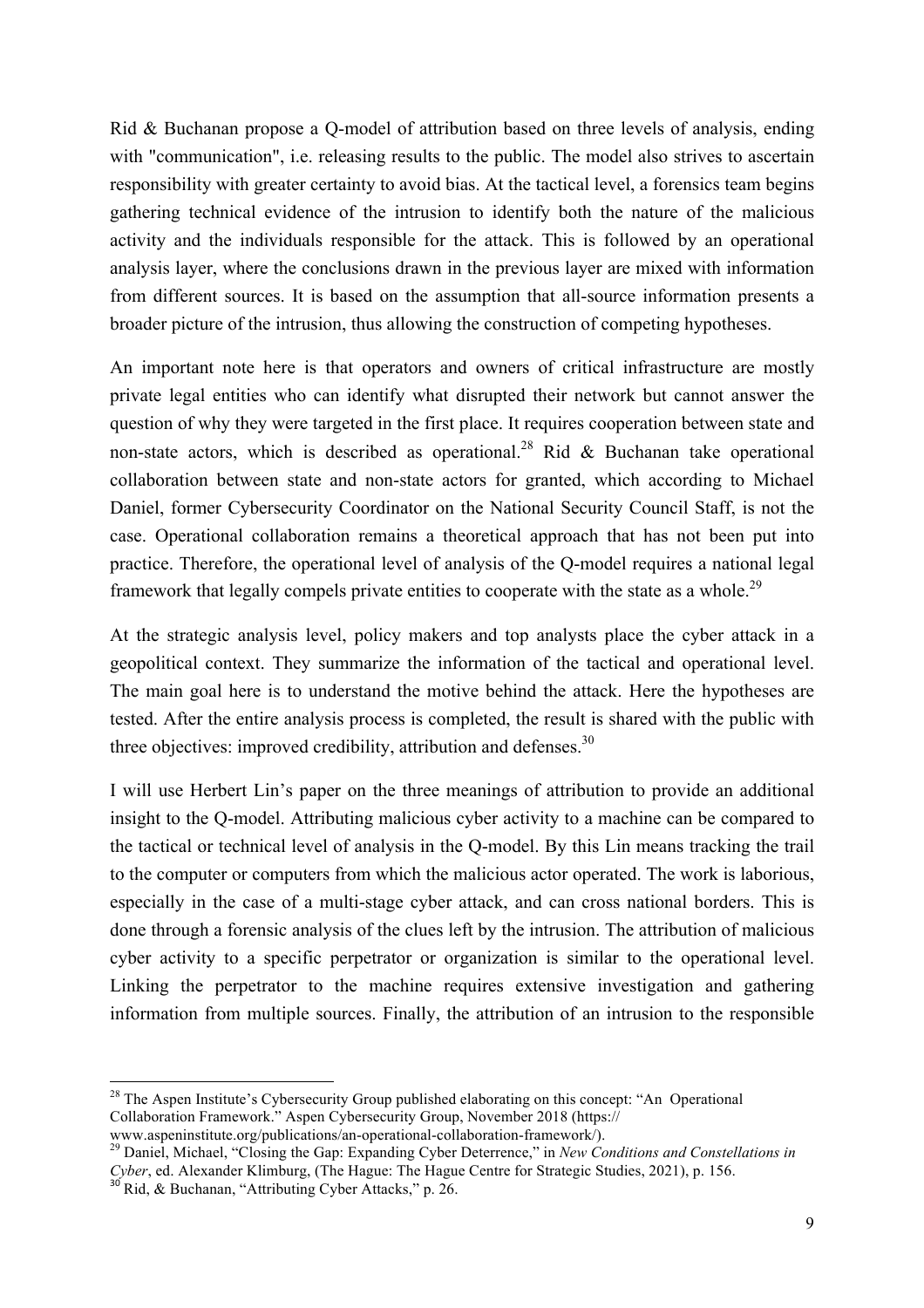adversary corresponds to the strategic level of the Q-model.<sup>31</sup> If the question at the operational level is who did it, the one at the strategic level is who is to blame, i.e. which state should be held responsible for the intrusion.<sup>32</sup>

In conclusion, attribution of a cyberattack is an integrated process consisting of numerous levels of analysis, each building on the previous with the aim of establishing a state's responsibility. It is also a resource-intensive process that can pose a challenge to small states. Allocation of resources should be done taking into account the damage dealt by the attack.

#### **3. Cyber attacks and international law**

The UN Group of Governmental Experts on Developments in the Field of Information and Telecommunications in the Context of International Security (GGE) convened first in 2004 has agreed in 2013 that international law, state sovereignty and human rights apply to cyber space. In addition to that, states should not use proxies to commit cyber attacks on other states, nor should they tolerate non-state actors launching attacks from their territory, i.e. state responsibility was pointed out. <sup>33</sup> In its next report in 2015 the UN GGE noted that the principle of non-intervention in other states' internal affairs applies to cyberspace. It was also advised that states should not support or conduct cyberattacks on critical infrastructure and they should protect their own critical infrastructure from cyber threats.<sup>34</sup>

The 2013 UN GGE agreed on voluntary confidence-building measures (CBMs). The report vows states to promote a peaceful information and communications technology (ICT) environment. CBMs open the path to a future arms control regulation of the cyber space.<sup>35</sup> Arms control originally referred to the creation of rules to limit arms competition, mainly nuclear arms. Later the term became more abstract. Jozef Goldblat includes eight measures in the original definition of arms control. Among those more relevant to cyber attacks are: (i) preventing certain military activities (cyber activities); (ii) reducing the risk of an unintended war; (iii) building confidence between states through greater openness on military matters.<sup>36</sup> In 2013 the following CBMs were recommended: exchanging views and information on national policies; the creation of bilateral or multilateral frameworks for CBMs; sharing of information among states on cybersecurity incidents between countries computer emergency

<sup>&</sup>lt;sup>31</sup> Lin, "Attribution of Malicious Cyber Incidents: From Soup to Nuts".<br><sup>32</sup> Healy, Jason, *Beyond Attribution: Seeking National Responsibility for Cyber Attacks*, (Washington, DC: Atlantic Council of the United States, 2

<sup>&</sup>lt;sup>33</sup> Group of Governmental Experts on Developments in the Field of Information and Telecommunications in the Context of International Security, report of 2013, *Summary*,  $A/68/98$ , 24 June 2013 (henceforth GGE 2013), p.

<sup>&</sup>lt;sup>34</sup> Group of Governmental Experts on Developments in the Field of Information and Telecommunications in the Context of International Security, report of 2015, *Summary*, A/70/174, 22 July 2015 (henceforth GGE 2015), p. 2.

 $35$  Wolter, Detlev, "The UN Takes a Big Step Forward on Cybersecurity", Arms Control Asssociation, (https://www.armscontrol.org/act/2013-09/un-takes-big-step-forward-cybersecurity). <sup>36</sup> Goldblat, Jozef, *Arms Control: The New Guide to Negotiations and Agreements*, 2nd edn, (London: SAGE

Publications Ltd, 2002), p. 3.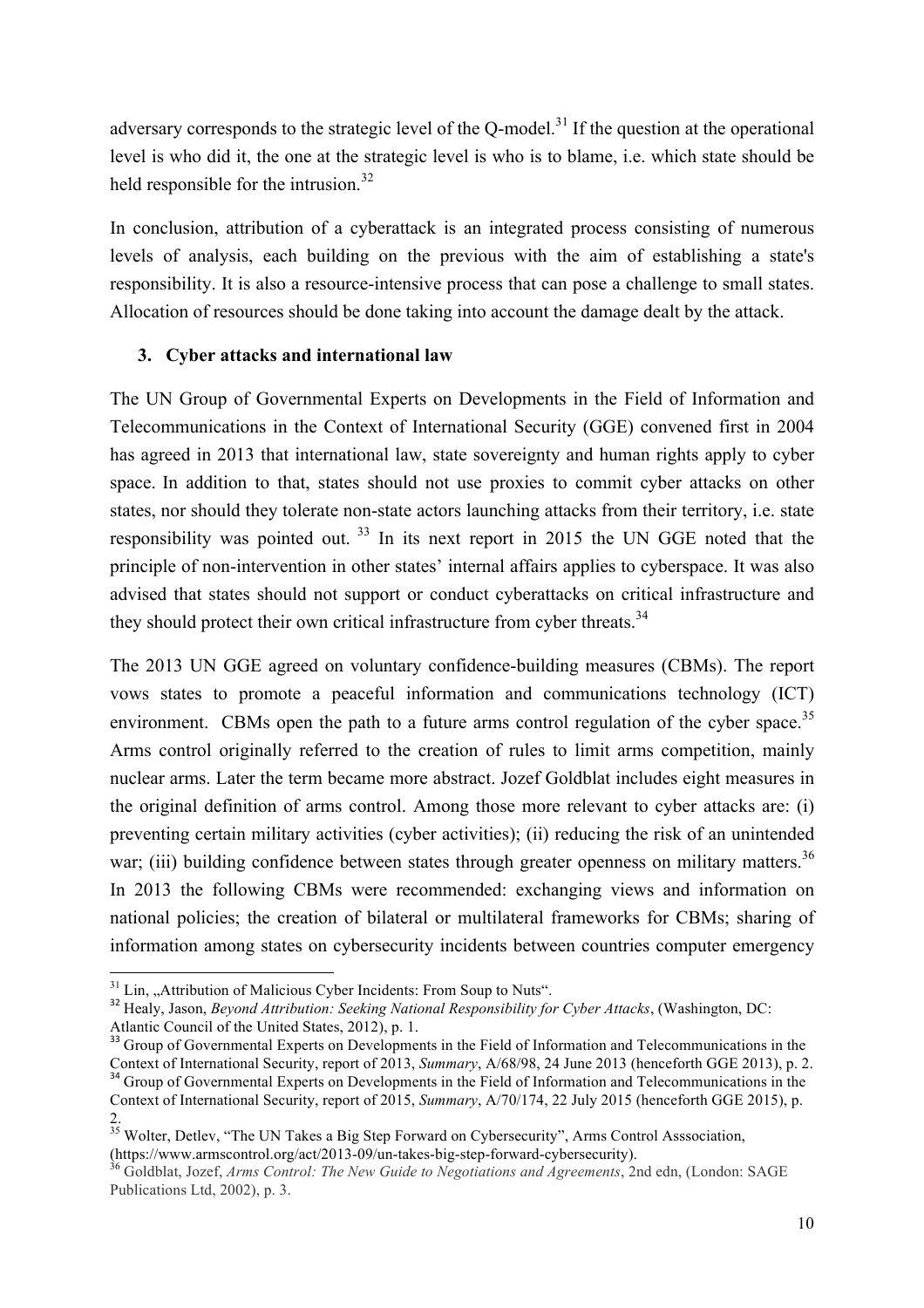response teams (CERTs) on bilateral and multilateral level, through existing or newly created channels for crisis management and early warning and through channels at policy-making levels. It also advises states to cooperate on CI incidents and law enforcement mechanisms to reduce misunderstandings.

Goldblat also stipulates that arms control is often used interchangeably with several concepts; again the most relevant to cyber attacks may be "arms regulation", i.e. the creation of international norms to regulate states behavior in cyberspace by defining what cyber weapons are. $37$  But traditional arms control regimes, it is argued, are difficult to apply to cyberspace. How can states limit weapons that cannot be assessed quantitatively? This is hindered by the facts that specific cyber weapons are created to target specific systems (Stuxnet) and that cyber weapons in general cannot be destroyed. The technical innovation creates additional challenges. By the time they are signed, arms control treaties will potentially be obsolete.<sup>38</sup> Considering all these obstacles, Joseph Nye proposes that cyber arms control should focus not on arms regulation but on "targets regulation".<sup>39</sup> But targets regulation falls not under the scope of arms control but of international humanitarian law (IHL). Jus in bello regulates what is a legitimate target of war. The 2015 GGE report adopted both the no first use pledge of cyber weapons against civilian infrastructure in peacetime and the restraint on cyber attacks on critical infrastructure, suggesting the applicability of IHL in cyberspace.<sup>40</sup>

The idea of regulating targets of cyber attacks is promoted by the US and its NATO allies in the Tallinn Manual. The Talinn Manual is an interpretation of the law of armed conflict  $(LOAC)$  in cyber space.<sup>41</sup> The impetus for The Tallinn Manual came after the 2007 DDoS attack on NATO member Estonia and the 2008 Russian cyber operations against Georgia. The aim was to examine the applicability of international law in cyberspace. It makes suggestions under which circumstances states can use force in connection with cyber operations (jus ad bellum) and how this force can be used in an armed conflict (jus in bello). The Tallinn Manual 2.0 was published in  $2017<sup>42</sup>$ 

Alongside the Tallinn Manuals, NATO has affirmed since its 2014 Wales Summit that "cyber defence is part of the Alliance's core task of collective defense" and that international law applies in cyberspace. At the 2016 Warsaw Summit cyberspace was recognized as a domain

 

<sup>37</sup> Goldblat, *Arms Control*, p. 3.

<sup>&</sup>lt;sup>38</sup> Council on Foreign Relations, "Why Are There No Cyber Arms Control Agreements?", January 16, 2018 (https://www.cfr.org/blog/why-are-there-no-cyber-arms-control-agreements).

<sup>&</sup>lt;sup>39</sup> Nye, J. S., "Normative Constraints on Cyber Arms," in *Getting Beyond Norms: New Approaches to International Cyber Security Challenges*, ed. Fen Osler Hampson and Michael Sulmeyer, (Waterloo, ON, CA: Centre for International Governance Innovation, 2017), p. 20. <sup>40</sup> GGE 2015, *supra* note 34, p. 2.

<sup>41</sup> Libicki, *Cyberspace in peace and war*, p. 636.

<sup>42</sup> Schmitt, Michael N., ed., *Tallinn Manual 2.0 on the International Law Applicable to Cyber Operations*, (Cambridge, UK: Cambridge University Press, 2017) (hereinafter Tallinn Manual 2.0).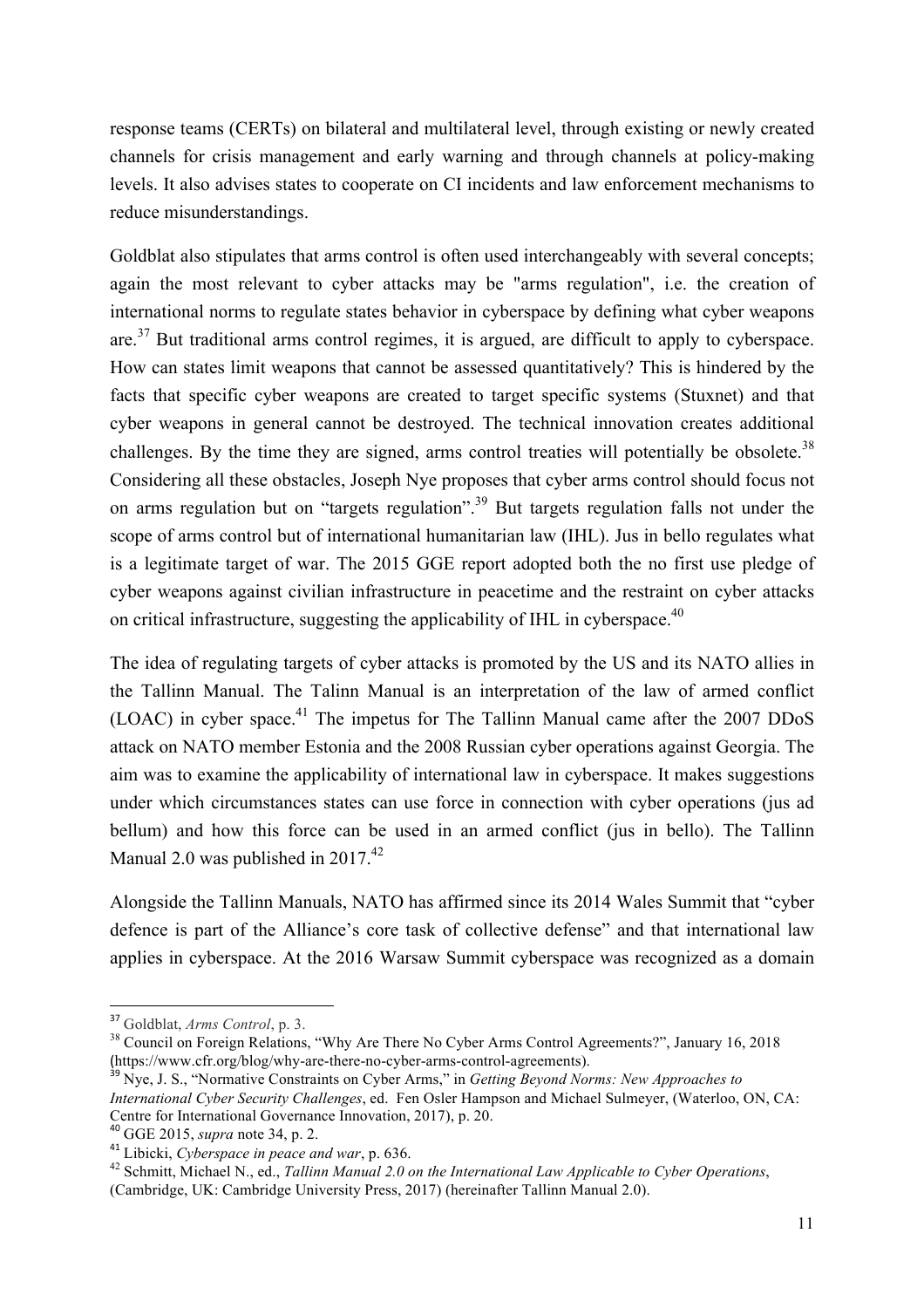of operations. Emphasis was put on strengthening the national cyber defence capabilities. At the 2016 Brussels Summit a Comprehensive Cyber Defence Policy was endorsed. It focuses on collective defence, crisis management and cooperative security. NATO supports member states in improving their national cyber defenses by sharing information, exchanging best practices and conducting cyber defense exercises.<sup>43</sup>

Similar to NATO, the EU has adopted its own cyber security policy. The Directive on Security of Network and Information Systems EU 2016/1148 (the NIS Directive), which is part of the EU Cybersecurity Strategy, provides legal measures to achieve high common level of cybersecurity in the EU. It obliged Member States to create national cybersecurity capabilities, e.g. national CSIRT, to collaborate with other EU countries – operational EU CSIRT network, strategic NIS cooperation group and to supervise critical infrastructure sectors.<sup>44</sup>

The NIS Directive has proven effective in boosting cyber resilience of private and public entities but also showed weaknesses.<sup>45</sup> One major problem was that the scope of application was largely left to the discretion of Member States. It gave Member States leeway in implementing security, incident reporting, and supervision and enforcement obligations.<sup>46</sup> In order to respond to the growing number of cyberattacks and the inherent threats of the digitalization of critical infrastructure sectors, a new directive was drafted.<sup>47</sup> The new NIS 2 Directive has yet to come into force and be implemented. Its latest revised version envisions more stringent measures for supervision and enforcement.<sup>48</sup>

Concisely, the UN, EU and NATO come to the conclusion that international law applies in cyberspace. Moreover, member states are recommended (as in the case of the UN GGE reports) or obliged (NATO and EU policy) to develop their own cyber defense capacities, to cooperate with other states and to protect their critical infrastructure.

#### **3.1. The danger of normalizing malicious cyber activities for Small States**

The consensus on the applicability of international law to the cyber domain and the need for the creation of specific norms that regulate state behavior in cyber space has contradicted with the de facto actions of states in the ICT environment.<sup>49</sup> This leads to what Martin Libicki calls

<sup>&</sup>lt;sup>43</sup> NATO, *Cyber Defence*, March 23, 2022 (https://www.nato.int/cps/en/natohq/topics\_78170.htm).<br><sup>44</sup> ENISA, *NIS Directive*, Retrieved on 25.04.2022 (https://www.enisa.europa.eu/topics/nis-directive).

<sup>45</sup> Baldin, Anna, "EU: Towards the adoption of the NIS 2 Directive", DataGuidance, December 2021,

<sup>(</sup>https://www.dataguidance.com/opinion/eu-towards-adoption-nis-2-directive). <sup>46</sup> Ibid.

<sup>&</sup>lt;sup>47</sup> European Parliament, "The NIS2 Directive: A high common level of cybersecurity in the EU", December 1, 2021 (https://www.europarl.europa.eu/thinktank/en/document/EPRS BRI(2021)689333).

<sup>&</sup>lt;sup>48</sup> ENISA. *ENISA CSIRT MATURITY FRAMEWORK*, 2022, p. 20, Available at

https://www.enisa.europa.eu/publications/enisa-csirt-maturity-framework.<br><sup>49</sup> Hathaway, Melissa, "When Violating the Agreement Becomes Customary Practice" in *Getting Beyond Norms*, p. 6.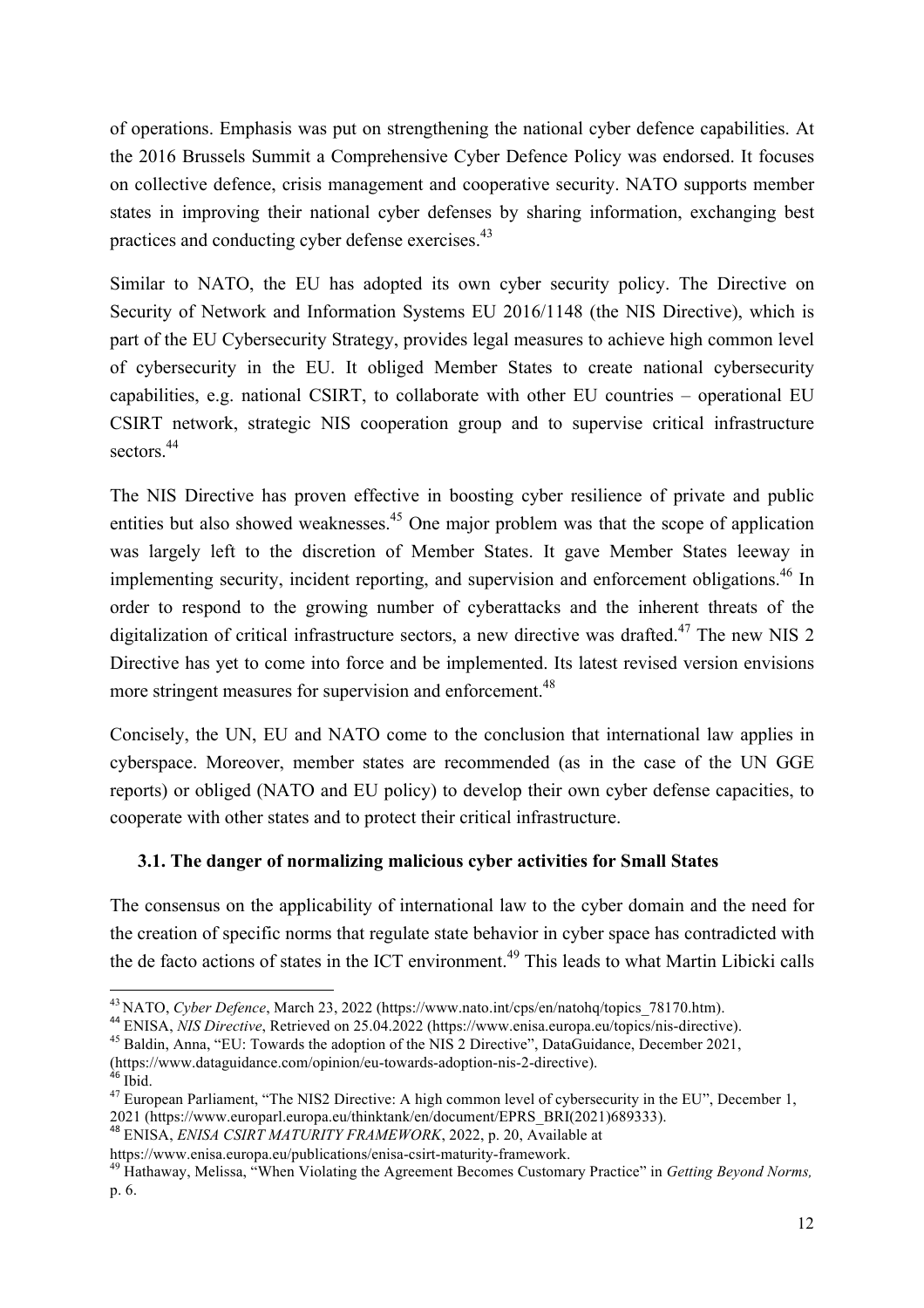"normalized behavior" or "normalization" - "an activity is normalized when carried out by at least one capable and serious country - especially if that country does not deny such activity or make excuses about it". 50

For example, Ukraine has suffered attacks on its critical infrastructure in 2015 and 2016. The first attack targeted three power distribution companies. The companies were attacked by spear phishing emails. When workers clicked on the Word document attached to the email, they were infected with a program called Blackenergy3. After the initial intrusion, the perpetrators continued reconnaissance, exploration and mapping of the networks. Eventually, they gained access to employee credentials, which allowed them to gain control of the SCADA network. Then they altered information before disrupting the system. This oversimplified explanation of the attack should not detract from its sophistication.<sup>51</sup> This was a deliberate attack to a state's critical infrastructure in a peacetime. It is attributed to "Sandworm", group associated with the Russian Federation - a member of  $GGE$ <sup>52</sup>. The cyber attack on Ukraine's power grid shows that small states in cyber space (I argue here that Ukraine in 2015 was in fact a small European state given its cyber defense capabilities), especially ones that are not members of a collective security organizations, find themselves in the natural state of Hobbes where a powerful country can violate the sovereignty of a not so powerful one with no consequences.

Larger states, even superpowers, could hardly benefit from this. By breaching SolarWind's Orion the perpetrators put the reliability of and the trust in the ICS of critical infrastructures in the U.S. Still, this malicious cyber activity is CNE, which didn't evolve into CNA.<sup>53</sup> But should cyberespionage on this scale, such as hacking into the power grid that leaves the door open for disruption later, be considered normal? A cyberspace where no one is safe, where actors do not abide by international law, is a return to the security dilemma. In such an environment, the rationale for Small State A, a victim of an infiltration into its critical infrastructure systems, would be to breach Larger State B's power grid ICS in response. This differs from a hack-back, which describes cyber activity against an adversary carried out by an NGO in response to a breach of its IT systems. The hypothetical case can play in the Mutually Assured Destruction (MAD) model only if, for example, Small State A and Large State B both know that each has access to the other's ICS. This proposition contains a notion of legality. It could build on the CBMs proposed by the GGE in 2013 - states should exchange

 <sup>50</sup> Libicki, Martin C. "Norms and Normalization," *The Cyber Defense Review*, 5(1) (2020), p. 44.

<sup>&</sup>lt;sup>51</sup> Zetter, Kim, "Inside the Cunning, Unprecedented Hack of Ukraine's Power Grid", Wired, March 3, 2016 (https://www.wired.com/2016/03/inside-cunning-unprecedented-hack-ukraines-power-grid/).

 $\frac{\dot{5}2 \text{ Finkle}}{\text{th}}$ , Jim, "U.S. firm blames Russian 'Sandworm' hackers for Ukraine outage", Reuters, January 8, 2016<br>(https://www.reuters.com/article/us-ukraine-cybersecurity-sandworm-idUSKBN0UM00N20160108).

<sup>&</sup>lt;sup>53</sup> Goodin, Dan, "Microsoft president calls SolarWinds hack an "act of recklessness", Ars Technica, December 18, 2020 (https://arstechnica.com/information-technology/2020/12/only-an-elite-few-solarwinds-hack-victimsreceived-follow-on-attacks/).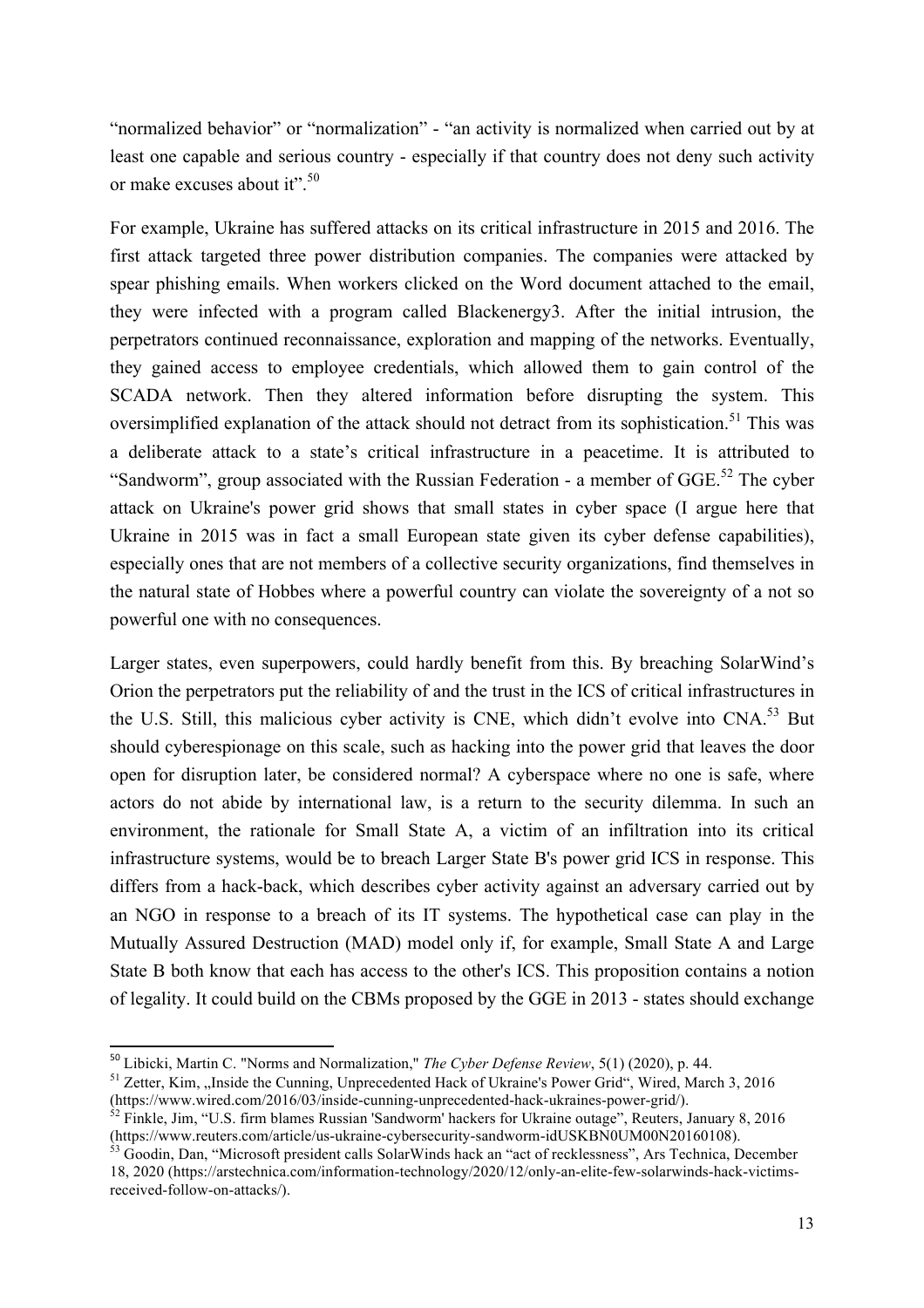information at the political level,<sup>54</sup> i.e. head of A can tell head of B that cyber forces from A have breached B's power grid, which could lead to a greater incentive to codify international norms for state behavior in cyberspace.

The power advantage of larger states and superpowers could negate a possible cooperation between them and small states in cyberspace. The threshold for conducting OCOs is low, allowing small states to build their own cyber forces. That being said, it's not clear how a larger state would react to a small state conducting cyberespionage or worse, a cyberattack on the former's critical infrastructure. Schmitt argues that there is no legal or logical basis for distinguishing between a kinetic attack and a cyber attack when they have similar consequences and thus trigger an armed conflict.<sup>55</sup> Either way, small states should not play the security dilemma game because their normative power outweighs their military power. They should allow neither cyberespionage nor cyberattacks to become the norm. As mentioned, they benefit most from an open and peaceful system that protects their sovereignty and territorial integrity, and in which disputes are resolved in a legal manner.

#### **3.2. Cyberattacks on critical infrastructure as internationally wrongful acts**

Suppose a Small State A, suffers from a cyber attack on its power grid carried out by a cyber unit – XYZ, of an intelligence agency of a Larger State B. State A is member of a collective self-defence alliance WWW. It used to be part of the VVV alliance in which B was a major player. The countries have a cultural and historical connection. Do cyber attacks on critical infrastructure constitute an internationally wrongful act? An internationally wrongful act is a breach of an international obligation of a State and the conduct is attributable to the State under international law.<sup>56</sup> I examine possible violations of the principles of sovereignty, of non-intervention in a state's internal affairs and of prohibition of the threat or use of force.

#### **3.2.1. Sovereignty**

Article 2, paragraph 1 of the Charter of the UN states that: "1. The Organization is based on the principle of the sovereign equality of all its Members.", a provision further reiterated by the International Law Commission in its Draft Declaration on the Rights and Obligations of States: "Every State has the right to be legally equal to other State." States are equal and have an obligation, known as due diligence, which derives from the principle of sovereignty, to respect each other's sovereignty. Sic utere tuo ut alienum non laedas - use your own property in such a manner as not to injure that of another. By allowing OCO's to be conducted from its

 $54$  GGE 2013, supra note 33, p. 9.

<sup>&</sup>lt;sup>55</sup> Schmitt, Michael N., "The Law of Cyber Warfare: Quo Vadis?," *Stanford Law & Policy Review*, 25 (2014), p. 290.

<sup>56</sup> ILC, "Draft articles on Responsibility of States for Internationally Wrongful Acts," *2001 Yearbook of the International Law Commission*, 2(2) (2001), Article 2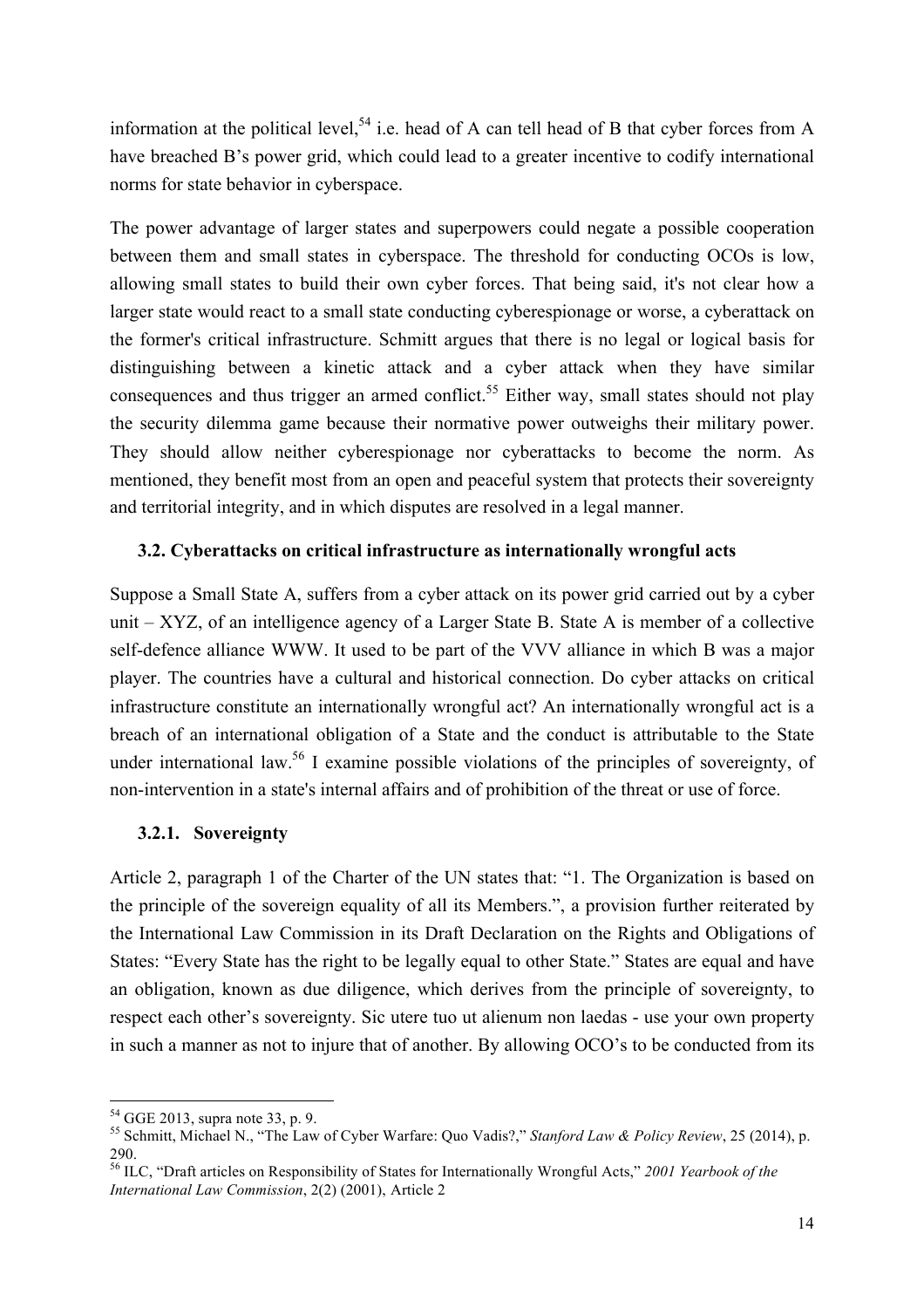territory, a state violates this principle.<sup>57</sup> I hold the view, unanimously accepted by the experts who prepared the Tallinn Manual  $2.0<sup>58</sup>$  that the prohibition on infringing sovereignty is a primary rule of international law. The violation of the sovereignty of other States constitutes an internationally wrongful act.

Suppose a cyber operation that causes physical damage resulting from manipulating a critical cooling system of a pipeline. The impact will be similar to a kinetic attack. Both are clear cases of sovereignty violation.<sup>59</sup> The more subtle case is when cyber operations lead to a temporary or permanent loss of functionality of cyber systems. The experts who contributed to The Tallinn Manual 2.0 agreed that permanent loss constitutes a breach of sovereignty with effects similar to armed attacks with physical damage. However, there is no consensus as to whether a temporary loss of functionality would violate the principle of sovereignty, much less whether attacks without damage or loss of functionality would violate it. A small state here should take a cautious approach to whether every cyberattack on its critical infrastructure is a breach of its sovereignty. The Czech Republic for example puts emphasis on whether the cyberattack causes: 1. death, injury or significant physical damage; 2. damage or disruption of an infrastructure with significant impact on national security; or its territory is used by a state A to attack state  $B<sub>0</sub><sup>60</sup>$  For Romania, on the other hand, a violation of the principle of sovereignty means interfering with or preventing the State in any way from exercising its sovereign prerogatives.<sup>61</sup> It follows that the loss of functionality may not violate the Czech Republic's sovereignty, but a CNE would be enough for Romania to consider it an internationally wrongful act.

If they were to respond to the attack, they would have to adhere to the standard of reasonableness: "in order to attribute an act to the State, it is necessary to identify with reasonable certainty the actors and their association with the State".<sup>62</sup> This means that an attribution process must be initiated, ranging from a forensic analysis to analyzing all-source information to considering the political and legal circumstances surrounding the attack. $63$ Even when applying the standard of reasonableness, the affected state can misattribute a cyberattack and its response to it can constitute an internationally wrongful act.<sup>64</sup> It is based

<sup>57</sup> Bannelier, K., & Christakis, T., *Cyber-Attacks – Prevention-Reactions: The Role of States and Private Actors*,

<sup>&</sup>lt;sup>58</sup> Tallinn Manual 2.0, *supra* note 41, commentary to rule 4, para 2 ('States shoulder an obligation to respect the sovereignty of other States as a matter of international law').

<sup>&</sup>lt;sup>59</sup> Tallinn Manual 2.0, *supra* note 41, commentary to rule 4, para 11.<br><sup>60</sup> Kadlčák, Richard, "Statement of the Special Envoy for Cyberspace and Director of Cybersecurity Department<br>of the Czech Republic". 11 February 2

 $<sup>61</sup>$  Official compendium of voluntary national contributions on the subject of how international law applies to the</sup> use of information and communications technologies by States, UNODA, A/76/136, August 2021<br><sup>62</sup> Kenneth P. Yeager v. The Islamic Republic of Iran, Iran-U.S. C.T.R., 17 (1987), p. 92, at pp. 101–102.

 $^{63}$  Tallinn Manual 2.0, *supra* note 41, Chapter 4 Section 1, para 10.<br><sup>64</sup> Tallinn Manual 2.0, *supra* note 41, Chapter 4 Section 1, para 12; see also ILC Articles on State Responsibility, Art 49 para 3 ("A State taking countermeasures acts at its peril, if its view of the question of wrongfulness turns out not to be well founded.")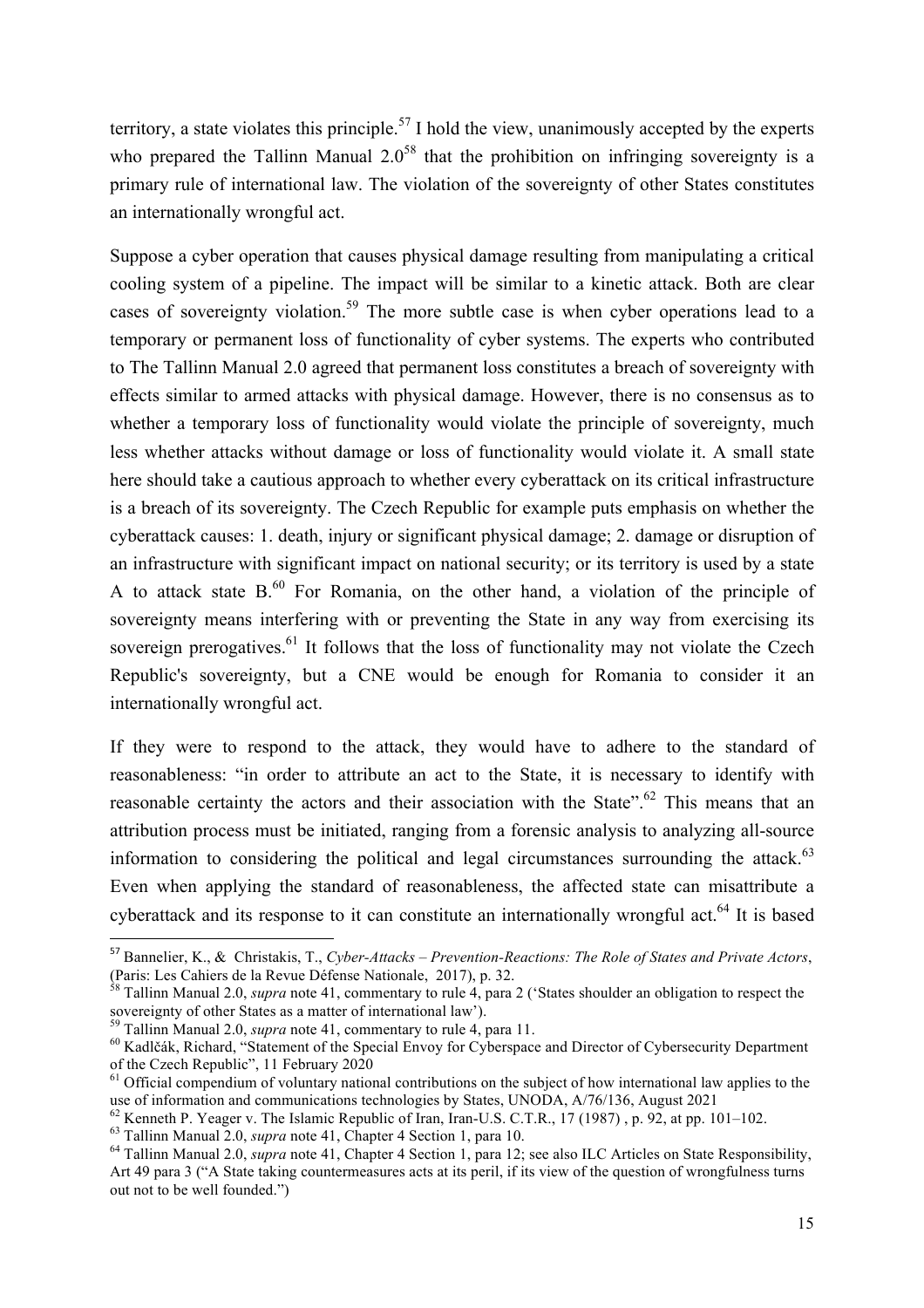on the assumption that states do not necessarily know everything that happens on their territory. Their response to a cyberattack launched from their territory should be that "of a Good government".<sup>65</sup> "States should also respond to appropriate requests to mitigate malicious ICT activity aimed at the critical infrastructure of another State emanating from their territory" is said in the 2015 GGE report.<sup>66</sup> Furthermore, states do not automatically bear responsibility and a link between a person or organization and the state should not be presumed.<sup>67</sup> Healy's proposed spectrum of responsibility presents a practical solution to the issue. Back to the scenario – Larger State B can fully cooperate with A and prosecute the perpetrators; it may be reluctant to cooperate; can hire non-state actors, carry out the attack with its cyber powers, or mix both. This would allow Small State A to better plan its response. 68

As mentioned above, the impact of the cyber attack will determine the will to attribute it to the state ultimately responsible. It is therefore to be expected that attacks on CI that do not lead to any damage and loss of functionality or lead only to a temporary loss of functionality may not be attributed and there will be no response to them.

#### **3.2.2. Non-intervention**

The prohibition of intervention in the internal affairs of a state is a norm of customary international law. It was defined by the International Court of Justice (ICJ) in its judgment on the Nicaragua case. According to it: "A prohibited intervention must accordingly be one bearing on matters in which each State is permitted, by the principle of State sovereignty, to decide freely. One of these is the choice of a political, economic, social and cultural system, and the formulation of foreign policy. Intervention is wrongful when it uses methods of coercion in regard to such choices, which must remain free ones."

In order for the Larger State B to be able to violate this non-intervention obligation, it must be proven in the attribution process that the cyber attack on the CI had the motive to change the foreign policy of the Small State A, namely to leave the WWW alliance. Or as suggested by Schmitt, the cyber operation should be so economically damaging that it would coerce A to vote in a certain way at the WWW meeting of heads of state.<sup>69</sup> This would constitute an

<sup>&</sup>lt;sup>65</sup> ILC, "Draft articles on Prevention of Transboundary Harm from Hazardous Activities, with commentaries", *2001 Yearbook of the International Law Commission*, 2(2) (2001), p. 155, §17. <sup>66</sup> GGE 2015, *supra* note 34, p. 8.

<sup>67</sup> Corfu Channel, United Kingdom v Albania, Judgment, Merits, ICJ GL No 1, [1949] ICJ Rep 4, ICGJ 199 (ICJ 1949), 9th April 1949, United Nations [UN]; International Court of Justice [ICJ], p. 18. <sup>68</sup> Healy, *Beyond Attribution,* p. 2-3.

<sup>&</sup>lt;sup>69</sup> Schmitt, Michael, "Expert Backgrounder: NATO Response Options to Potential Russia Cyber Attacks", Just Security, February 24, 2022 (https://www.justsecurity.org/80347/expert-backgrounder-nato-response-options-topotential-russia-cyber-attacks).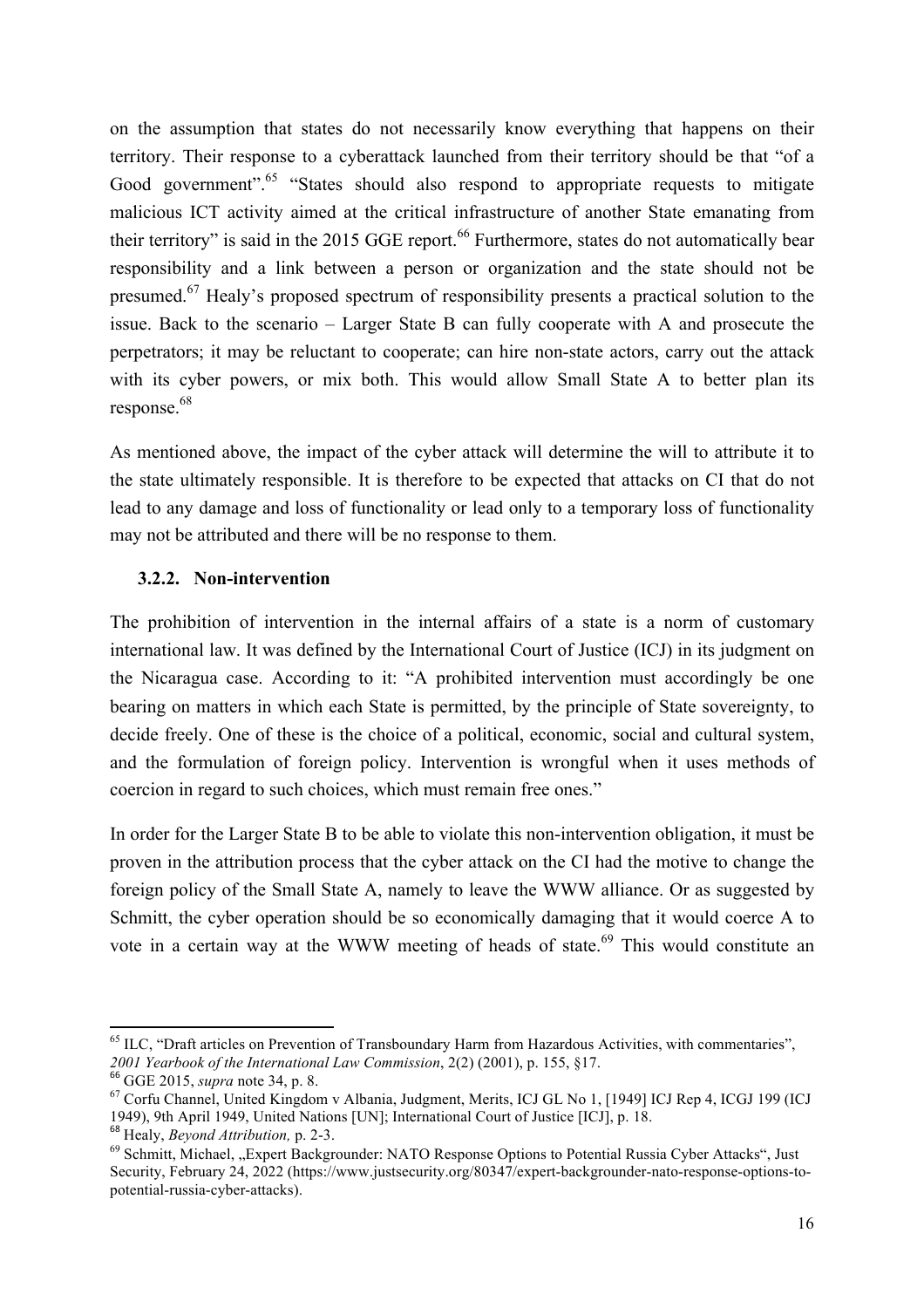intervention in A's domaine resérvé - those "areas where States are free from international obligations and regulation",<sup>70</sup> which is foreign policy in this scenario.

However, an attack that would have severe impact on the economy and thus fit the loss of functionality hypothesis would certainly lead to a violation of the principle of sovereignty, which is enough to trigger a response.

It is difficult enough for A to prove that the cyberattack on its CI was carried out by ZYX, a cyber unit of one of B's intelligence agencies, let alone find evidence to suggest that B's motive was to change A's foreign policy thus violating the principle of non-intervention. The logical approach here for Small State A would be to turn to its allies on the WWW for assistance in: 1. mitigating the effects of the cyber attack; 2. attributing the attack to the responsible state. The WWW treaty would certainly make provision for such cases. This would correspond to the obligation in the GGE report of 2015: "States should respond to appropriate requests for assistance by another State whose critical infrastructure is subject to malicious ICT acts taking into account due regard for sovereignty".<sup>71</sup>

#### **3.2.3. Use of force**

The cyberattack against CI of Small State A could qualify as unlawful use of force. Article 2, paragraph 4 of the UN Charter sets an obligation for states to "refrain in their international relations from the threat or use of force against the territorial integrity or political independence of any state, or in any other manner inconsistent with the purposes of the United Nations" Scholars argue on whether the concept of force is limited to armed force only<sup>72</sup> or it can also apply to other use of force, e.g. cyber operations, when its impact is similar.<sup>73</sup> The ICJ states that generic terms are likely to evolve over time given that treaties are of continuing duration. As a result it is presumed that it was intended those terms to have an evolving meaning.<sup>74</sup> Cyber attacks resulting in physical damage of infrastructure, death or injury most certainly fit the definition of use of force. As with the principle of sovereignty, the question here is whether disruptive OCOs resulting in temporary loss of functionality are uses of force. It has been argued that cyberattacks whose disruption affects state security

<sup>&</sup>lt;sup>70</sup> Ossoff, William, "Hacking the Domaine Réservé: The Rule of Non-Intervention and Political Interference in Cyberspace," Harvard International Law Journal, 62(1) (2021), p. 297.<br><sup>71</sup> GGE 2015, *supra* note 34, p. 8.<br><sup>72</sup> Dörr, Oliver, & Randelzhofer, Albrecht, "Article 2(4)," in *The Charter of the United Nations: A Commentary* 

ed. Bruno Simma et al, (Oxford: Oxford University Press, 2012) 1, p. 208, para 16 ("The term ['force'] does not cover any possible kind of force, but is, according to the correct and prevailing view, limited to armed force.").

<sup>73</sup> Brownlie, Ian, *International Law and the Use of Force by States,* (Oxford: Oxford University Press, 1963), p. 362 ("[Art 2(4)] applies to force other than armed force"); Tallinn Manual 2.0, rule 69 ("A cyber operation constitutes a use of force when its scale and effects are comparable to non-cyber operations rising to the level of a use of force.").

<sup>&</sup>lt;sup>74</sup> Dispute Regarding Navigational and Related Rights, Costa Rica v Nicaragua, Judgment on the merits, ICGJ 421 (ICJ 2009), 13th July 2009, International Court of Justice [ICJ], p. 213, para 66.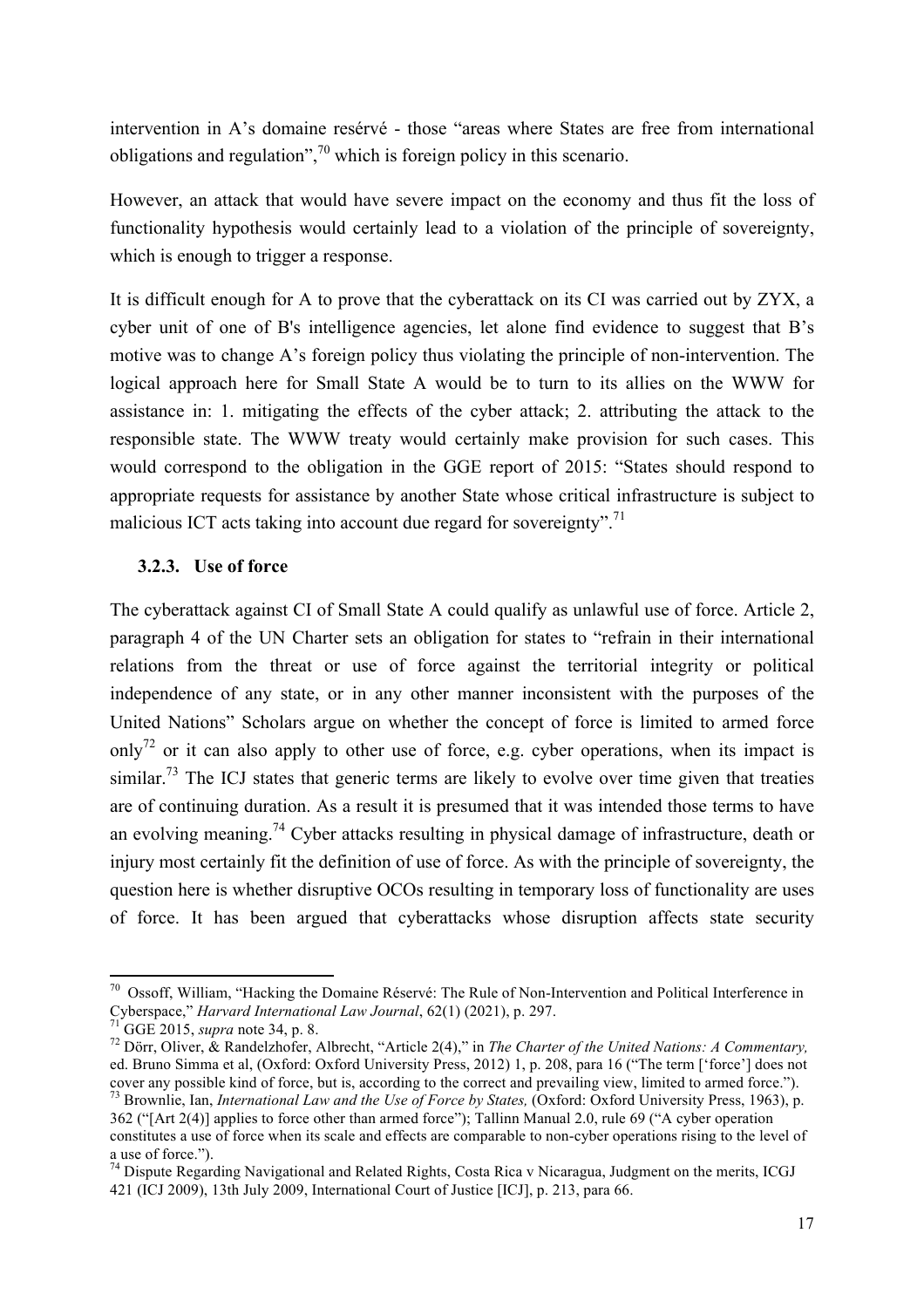significantly fall under the scope of use of force.<sup>75</sup> Such are attacks on critical infrastructure. Germany suggests a case-by-case approach when considering whether an OCO has violated the principle.<sup>76</sup> Norway's position is similar – a cyber operation may constitute use of force, even an armed attack, if its scale and effects are comparable.

Unlike the violation of the non-intervention principle, the violation of the prohibition on the use of force cannot be substituted by a violation of the principle of sovereignty. This is because the use of force is a prerequisite for invoking self-defence under Article 51 of the UN Charter. Even if the cyber attack in the scenario did not result in any damage, but only in disruption of the cyber infrastructure, and was nevertheless classified as use of force, the permitted response under self-defense is limited by the conditions of necessity and proportionality.<sup>77</sup> Again for an attack to constitute an internationally wrongful act it must be attributed to a state.

#### **3.2.4. Conclusions**

A cyber attack on CI that causes damage and costs lives violates all three principles of international law. The most important of them in connection with response is the principle of the prohibition on the use of force. An armed response to such an attack will be possible after invoking Article 51. An armed response to such an attack is possible by invoking Article 51. However, the prospects for this are unlikely since Small State A is member of the WWW alliance which has its collective defence norm. The most likely result of a cyber attack on the power grid is a disruption of the system, leading to a temporary loss of functionality. This scenario will only violate the sovereignty of the victim state. What will be the measured response?

#### **4. Response**

<u> 1989 - Johann Stein, fransk politik (d. 1989)</u>

The response to a cyberattack depends on its impact. Mitigating the effects of a cyberattack on critical infrastructure is done by CERTs. As addressed earlier, EU and NATO member states are obliged to build their national capabilities to defend themselves against malicious cyber activities. The organizations have their own response teams. The NATO Computer Incident Response Capability (NCIRC) and the Computer Emergency Response Team of the European Union (CERT-EU) signed a Technical Arrangement on Cyber Defense in 2016. The goals were to deepen cooperation between the organizations and enhance the cyber defences

<sup>75</sup> Roscini, Marco, *Cyber operations and the use of force in international law*, (New York: Oxford University Press, 2016), p. 55.

<sup>&</sup>lt;sup>76</sup> Federal Government of Germany, 'On the Application of International Law in Cyberspace', Position Paper March 2021, p. 6.

<sup>&</sup>lt;sup>77</sup> Military and Paramilitary Activities in and Against Nicaragua, Nicaragua v United States, Merits, Judgment, (1986) ICJ Rep 14, ICGJ 112 (ICJ 1986), OXIO 88, 27th June 1986, United Nations [UN]; International Court of Justice [ICJ], para 194.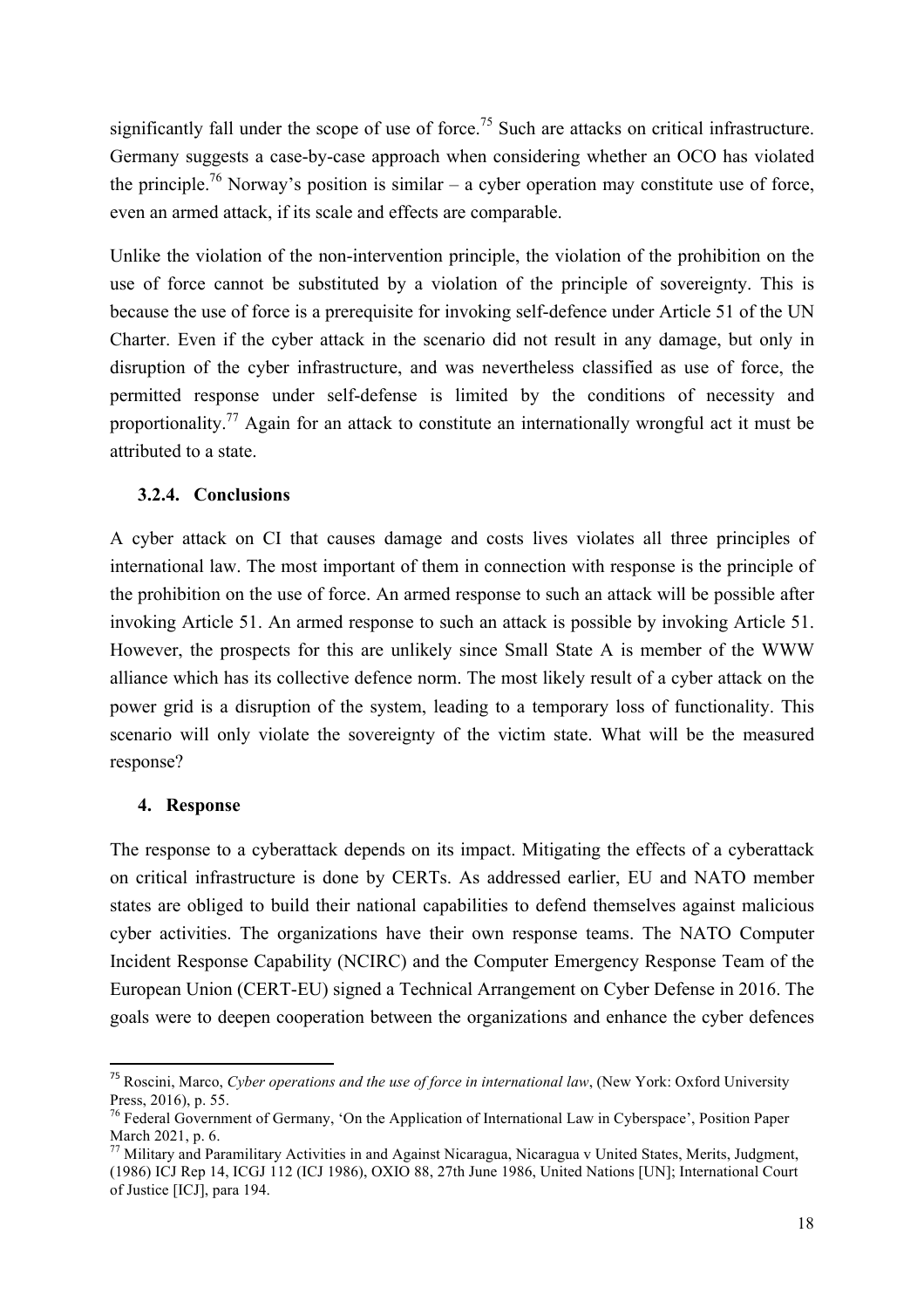of both organisations by exchanging cyber defence-related data.<sup>78</sup> The European Union Agency for Cybersecurity (ENISA) assists national CSIRTs by its Maturity Framework. The Framework's goal is to enhance the capability to deal with cyberattacks. This includes "incident prevention, detection, resolution and quality management" not just "incident handling". In addition, ENISA's ICS-SCADA Maturity Framework focuses solely on enhancing ICS-SCADA security, which is vital for the management of critical infrastructures.79

The technical response to a cyber attack by CSIRTs is not examined in this paper. It is a matter of a future study. For the purpose of the research, I assume that in the event of a cyber attack on its critical infrastructure, a small state, member of the EU and NATO, will be supported by its allies in its incident response.

What are the legal options for Small State A, a member of NATO and the EU, which recently suffered from a cyber operation against its critical infrastructure? I analyze whether a state can resort to self-defense under Article 51 of the UN Charter or invoke Article 5 of the NATO treaty. What is the EU Cyber Diplomacy Toolbox?

#### **4.1. Self-defense**

<u> 1989 - Johann Stein, fransk politik (d. 1989)</u>

According to Article 51 of the UN Charter, the minimum for a call for self-defense is an "armed attack". As already noted the prerequisite for resorting to self-defense is first, attributing the cyberattack to the attacker state so it can constitute an internationally wrongful act and second the OCO must have similar to armed use of force scale and effects. Under selfdefense states may use force themselves which otherwise would constitute and internationally wrongful act.

LOAC does not specify what constitutes an act of war, but affirms that states have a right of self-defense. Two principles are taken into account when states resort to self-defense: necessity and proportionality. Necessity requires the existence of an armed attack, which can be ongoing or imminent. Lack of alternatives to an armed response is another core condition for the state of necessity (Gill & Ducheine, 2013). Next, the state of necessity, in accordance with article 25 of the International Law Commission (ILC) "Articles on the Responsibility of States for Internationally Wrongful Acts", must be invoked only to "safeguard an essential interest against a grave and imminent peril" and states should make sure that their selfdefense act "does not seriously impair an essential interest of the other State concerned". The State wanting to resort to its right of self-defense "must not have contributed to the occurrence

<sup>&</sup>lt;sup>78</sup> NATO, "NATO and the European Union enhance cyber defence cooperation", February 10, 2016 (https://www.nato.int/cps/en/natohq/news 127836.htm).

<sup>&</sup>lt;sup>79</sup> ENISA, Analysis *of ICS-SCADA Cyber Security Maturity Levels in Critical Sectors*, 2015, Available at https://www.enisa.europa.eu/publications/maturity-levels.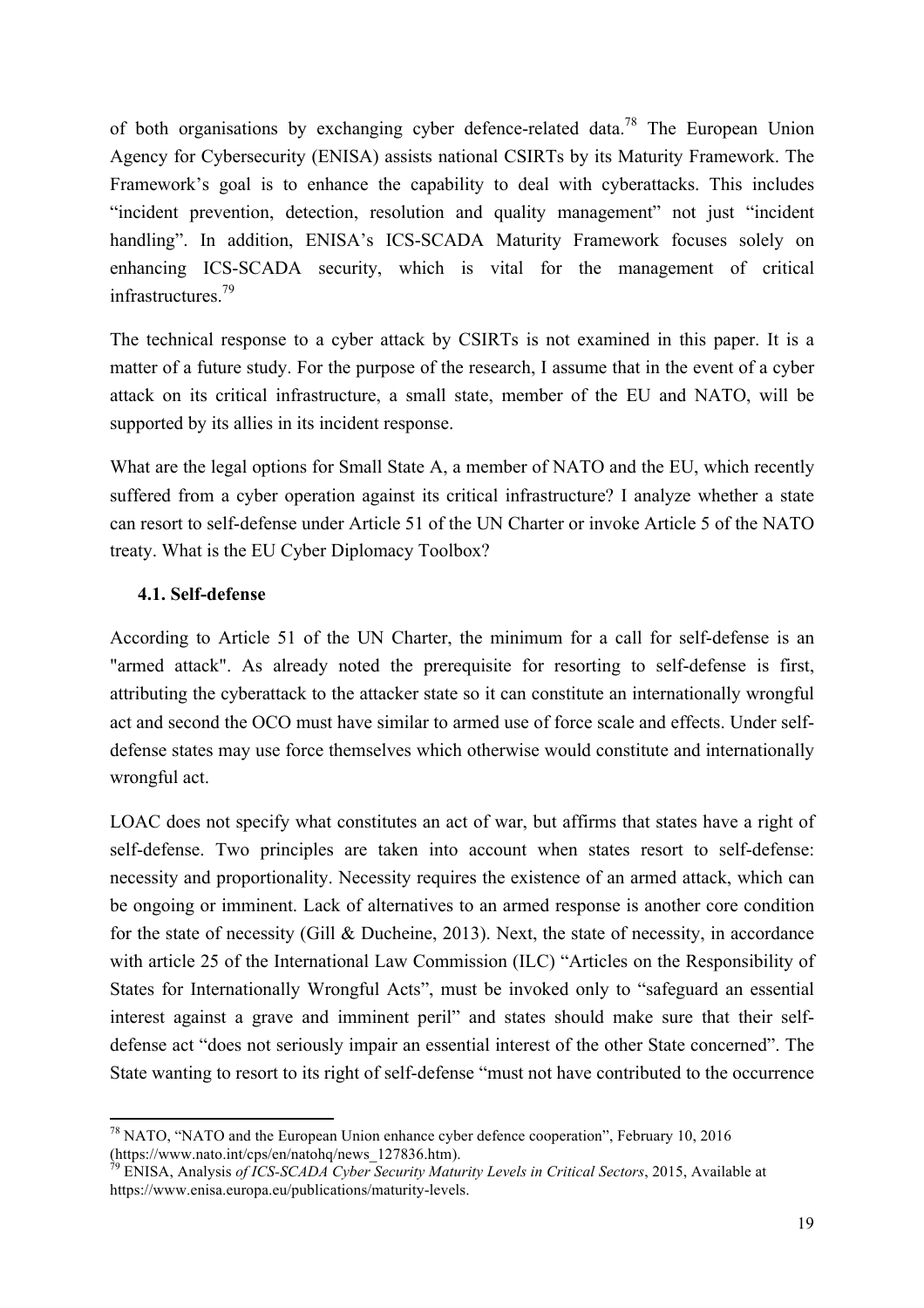of the state of necessity." Violating the sovereignty of a state, could be argued is an essential interest.

In this case the principle of proportionality addresses the force that can be used to respond and limits the scale, scope, duration and intensity of the defensive response (DeWeese,  $2015$ ).<sup>80</sup> Scholars argue that proportionality does not imply a "tit-for-tat" response, a response equivalent to the original attack. The reaction can be a mixture of cyber attack and kinetic attack <sup>81</sup> It is not clear whether a small state can conduct a successful military operation in response to a damaging cyberattack on its CI. In this case proportionality should precisely mean "mathematical equivalency", i.e. responding to a cyberattack with a cyberattack. Interpreting the concept as Gil & Ducheine do fits powerful states that can punish the aggressor in ways that small states cannot, hence normalizing lethal responses to cyber activities.

Libicki suggests that cyberattacks should not be responded to with kinetic ones. This would be illegal. The rationale behind the Las Vegas Framework - what happens in cyberspace, stays in cyberspace - is that cyberattacks should not be carried out because they could provoke a kinetic reaction, which is more dangerous than the cyberattacks themselves. The uncertainty of attribution and the difficulty of proving the attacker's intentions are among the considerations supporting this argument. Furthermore, the notion that a state that is the victim of a cyberattack on its critical infrastructure will not respond with lethal use of force also influences the behavior of an attacker, who is considering between a cyberattack and a cyberattack, supported by a kinetic attack.<sup>82</sup>

The Las Vegas Framework can serve as a basis for normalizing state behavior in cyberspace. For example, the Larger State B will not respond with a kinetic attack on the Small State A hacking into B's power grid, a measure taken by A because B previously breached the ICS of A's critical infrastructure. But as mentioned earlier, states do not benefit from attacking each other's critical infrastructure. And the consequences of such actions are difficult to assess. The Las Vegas rule explicitly excludes kinetic response to a malicious cyber activity, deemed illegal. A cyber attack on critical infrastructure is also a violation of international law. If Small State A wants to comply with international law, the rule of Las Vegas and stay under the threshold of possible armed conflict, it would have to react disproportionately, e.g. by conducting a massive DDoS campaign against government sites of B, which should be

<sup>&</sup>lt;u> 1989 - Johann Stein, fransk politik (d. 1989)</u> <sup>80</sup> DeWeese, Geoffrey S., "Anticipatory and Preemptive Self-Defense in Cyberspace: The Challenge of Imminence" in 7th International Conference on Cyber Conflict. Proceedings 2015, ed. M.Maybaum, A.-<br>M.Osula, L.Lindström. (NATO CCD COE Publications, April 2015), p. 86-87.

<sup>&</sup>lt;sup>81</sup> Gill, Terry D., & Ducheine, Paul, A. L., "Anticipatory Self-Defense in the Cyber Context," *International Law Studies*, 30 (2013), p. 461.

*Studies*, 30 (2013), p. 461. <sup>82</sup> Libicki, *Cyberspace in peace and war*, pp. 641-643.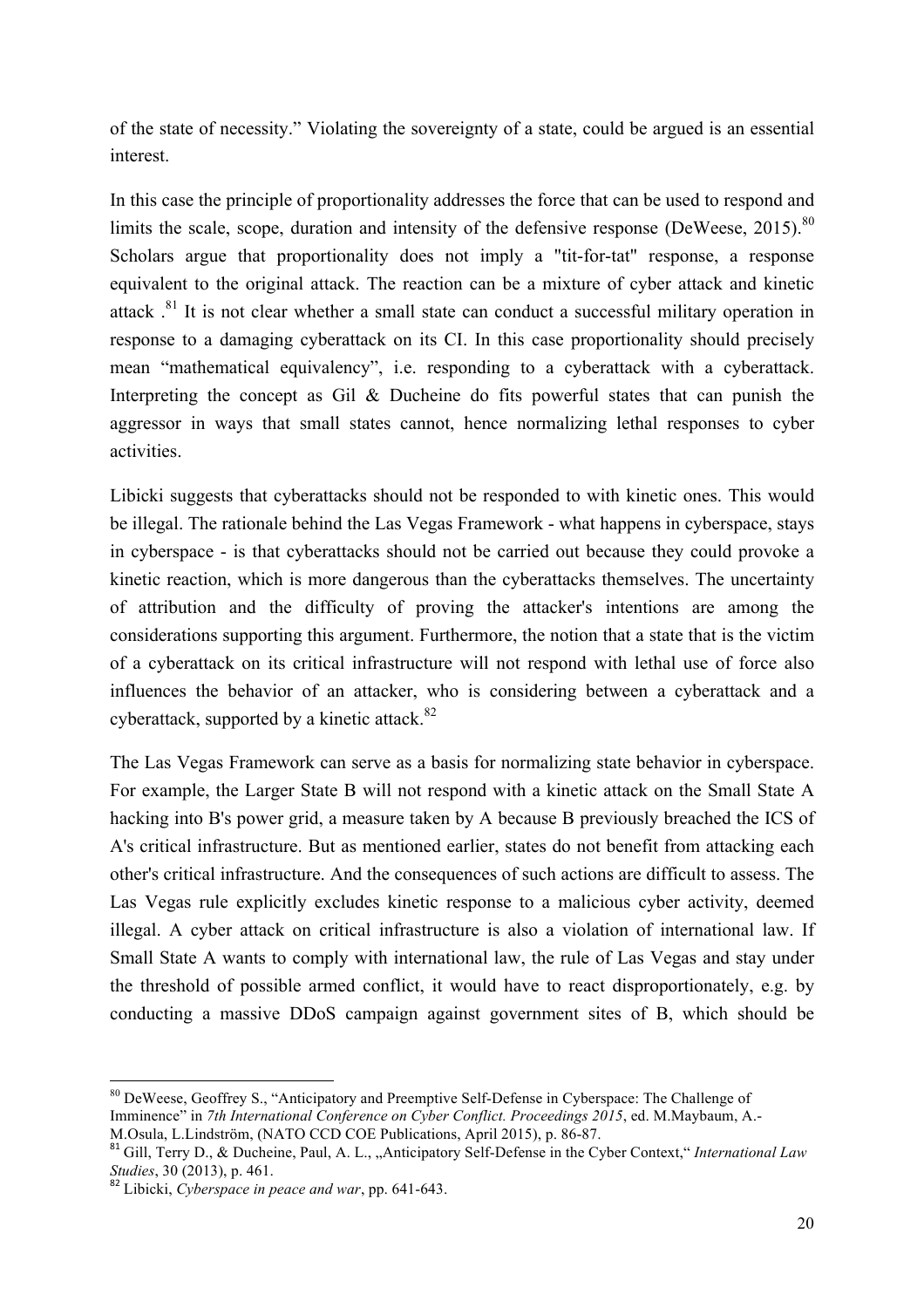conducted in such a way that it would be difficult to attribute the attack to A. But then again is this kind of response proportional? If not, should it be accompanied by diplomatic measures?

#### **4.2. NATO Article 5**

Article 51 of the UN Charter gives states the right to an individual or a collective act of self defense. Article 5 of the NATO treaty prescribes that the use of force against an individual states constitutes an attack against all member, thus triggering the collective self-defense. Does Article 5 of the NATO Treaty apply in cyber space? "A serious cyberattack could trigger Article 5, where an attack against one ally is treated as an attack against all.<sup>383</sup> What is a serious cyberattack? Jens Stoltenberg answers that "the level of cyberattack that would provoke a response must remain purposefully vague".<sup>84</sup> In accordance with this in the Brussels Summit Communiqué is stated in paragraphs 32 and 33 that a case-by-case approach will be applied when considering whether a cyberattack violated the prohibition of the use of force hence constituting an armed attack.<sup>85</sup> This position is reaffirmed by national positions of states such as Germany and Norway as cited above.

But why didn't the Czech Republic invoke Article 5 after attributing an explosion at an ammo depot that killed two people to a secret operation by a GRU unit? Instead, the Czech Republic responded by ordering 18 Russian diplomats to leave the country.<sup>86</sup> OCOs are somewhat similar to the ammo depot sabotage. In addition to the forensic analysis, an analysis of various intelligence sources is necessary in order to attribute the sabotage to the perpetrators and then connect them to the ultimately responsible state. Schmitt argues that the quantitative threshold, i.e. how high the number of victims or the damage caused, is unclear when describing an armed attack. But he points out that per the International Committee of the Red Cross (ICRC) "it makes no difference how long the conflict lasts, how much slaughter takes place, or how numerous are the participating forces."<sup>87</sup> Thus, an armed conflict can ensue from deadly cyber operations (Schmitt 2015: 5). But the use of deadly force was not among the measures taken by the Czech Republic. The Czech Republic followed the example set by the United Kingdom, which expelled Russian diplomats in response to the poisoning of exspy Sergei Skripal in Salisbury. In both cases, the rest of NATO and the EU did the same in a

<sup>&</sup>lt;sup>83</sup> NATO, "NATO will defend itself", August 27, 2019 (https://www.nato.int/cps/en/natohq/news\_168435.htm).<br><sup>84</sup> Atlantic Council, "Stoltenberg Provides Details of NATO's Cyber Policy", May 16, 2018

<sup>(</sup>https://www.atlanticcouncil.org/blogs/natosource/stoltenberg-provides-details-of-nato-s-cyber-policy/)<br><sup>85</sup> NATO, "Brussels Summit Communiqué", June 14, 2021<br>(https://www.nato.int/cps/en/natohg/news 185000.htm).

 $^{86}$  RFE/RL, "A Look Back At The Deadly 2014 Czech Depot Blast That Prague Is Now Blaming On Russian Agents", April 18, 2021 (https://www.rferl.org/a/czech-republic-russia-depot-blast-gallery-expulsions/31209726.html).

<sup>&</sup>lt;sup>87</sup> Pictet, Jean (ed ), *Commentary: Geneva Convention for the Amelioration of the Condition of the Wounded and Sick in Armed Forces the Field*, (Geneva: ICRC, 1952), p. 20.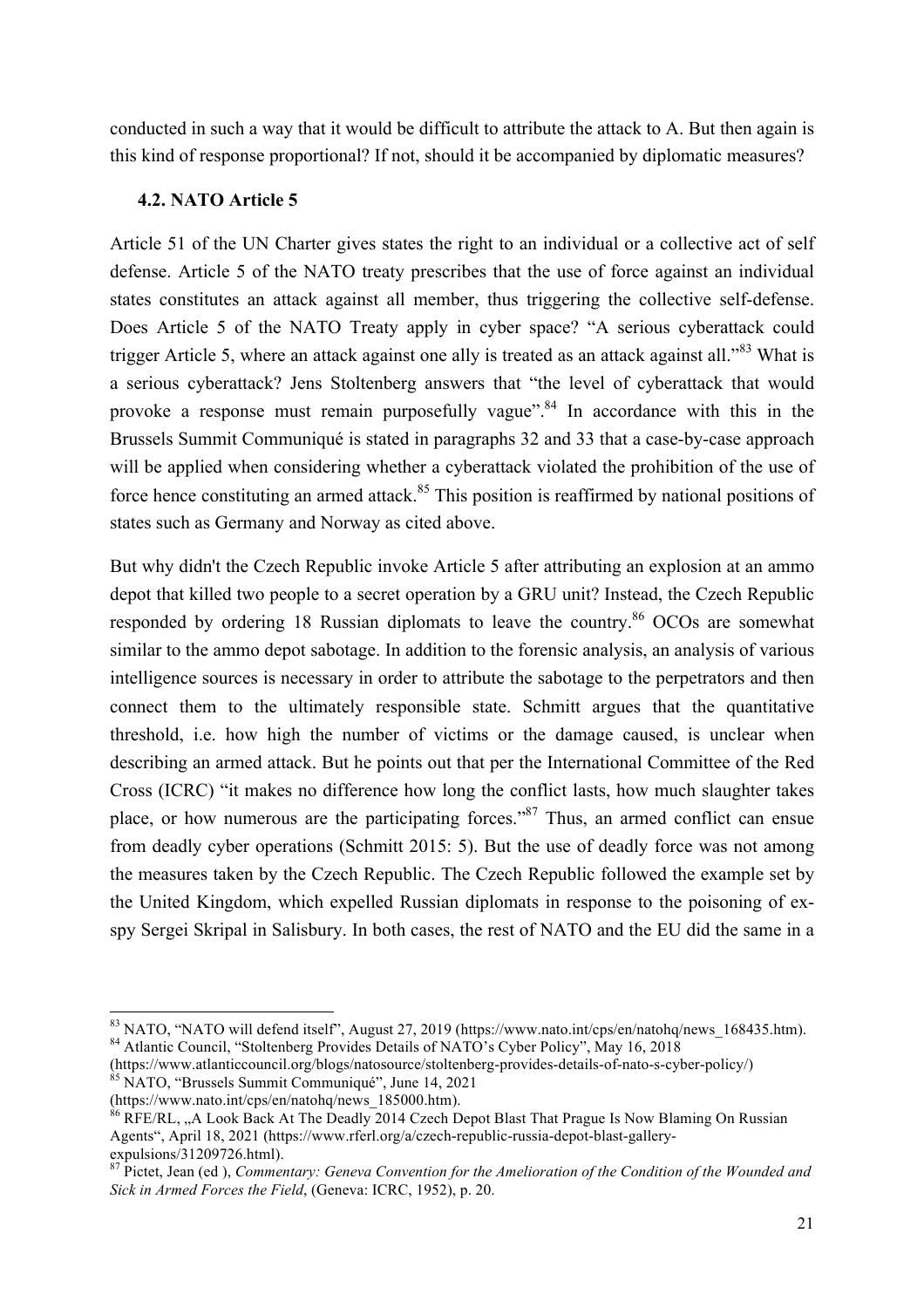show of solidarity.<sup>88</sup> This is an example for classifying an act of violence, which essentially constitutes an armed attack against a sovereign nation, as a mere violation of sovereignty. It further raises suspicion about the possibility that a small state, even a NATO member, could use force in the event of a damaging cyberattack. Which leads to the question, what if the cyber attack is just disruptive but not damaging?

NATO member states can still act as one and response proportionally without having to invoke Article 5 by coordinating economic and diplomatic measures, shown by the above example. Response in the cyber domain is not to be excluded, too. This was stated in paragraph 31 of the Brussels Summit Communiqué and by the Secretary-General himself during Cyber Defence Pledge Conference in 2018.

#### **4.3. EU Cyber Diplomacy Toolbox**

In October 2017 the Council of the EU adopted a framework, known as Cyber Diplomacy Toolbox.<sup>89</sup> Its goal is to form a joint diplomatic response to malicious cyber activities in the ICT environment, deterring future attacks. The measures are organized in five different categories.

The first group is preventive measures. It can be roughly described as an attempt by the EU to extract its soft power in the cyber space – promoting OSCE CBMs, enhancing transparency, predictability and stability; conducting dialogues with other states and thus reducing risks of misperceptions and misunderstanding; capacity building in third countries by prosecuting cyber criminals and increasing response capacities.

The second group of measures is cooperative. The emphasis here is put on a diplomatic response to an ongoing cyber incident. EU-led political and thematic dialogues and EU-led diplomatic démarches may address the state from which the attack is stemming. This corresponds to the suggestion of the GGE 2015 report that states should respond to requests to mitigate malicious cyber activity aimed at the critical infrastructure. It is noted that this can be beneficial when there are no established bilateral channels between the victim state and the attacker state.

Stability measures are declarations made by various representatives of the EU. They address what state behavior in cyberspace the EU does not tolerate and what the consequences of malicious cyber activities would be. Statements intended to deter.

<sup>&</sup>lt;u> 1989 - Johann Stein, fransk politik (d. 1989)</u> <sup>88</sup> Borger, Julian, Wintour, Patrick, & Stewart, Heather "Western allies expel scores of Russian diplomats over Skripal attack", The Guardian, March 27, 2018 (https://www.theguardian.com/uk-news/2018/mar/26/four-eu-<br>states-set-to-expel-russian-diplomats-over-skripal-attack).

<sup>&</sup>lt;sup>89</sup> General Secretariat of the Council, "Draft implementing guidelines for the Framework on a Joint EU Diplomatic Response to Malicious Cyber Activities", Brussels, October 9, 2017.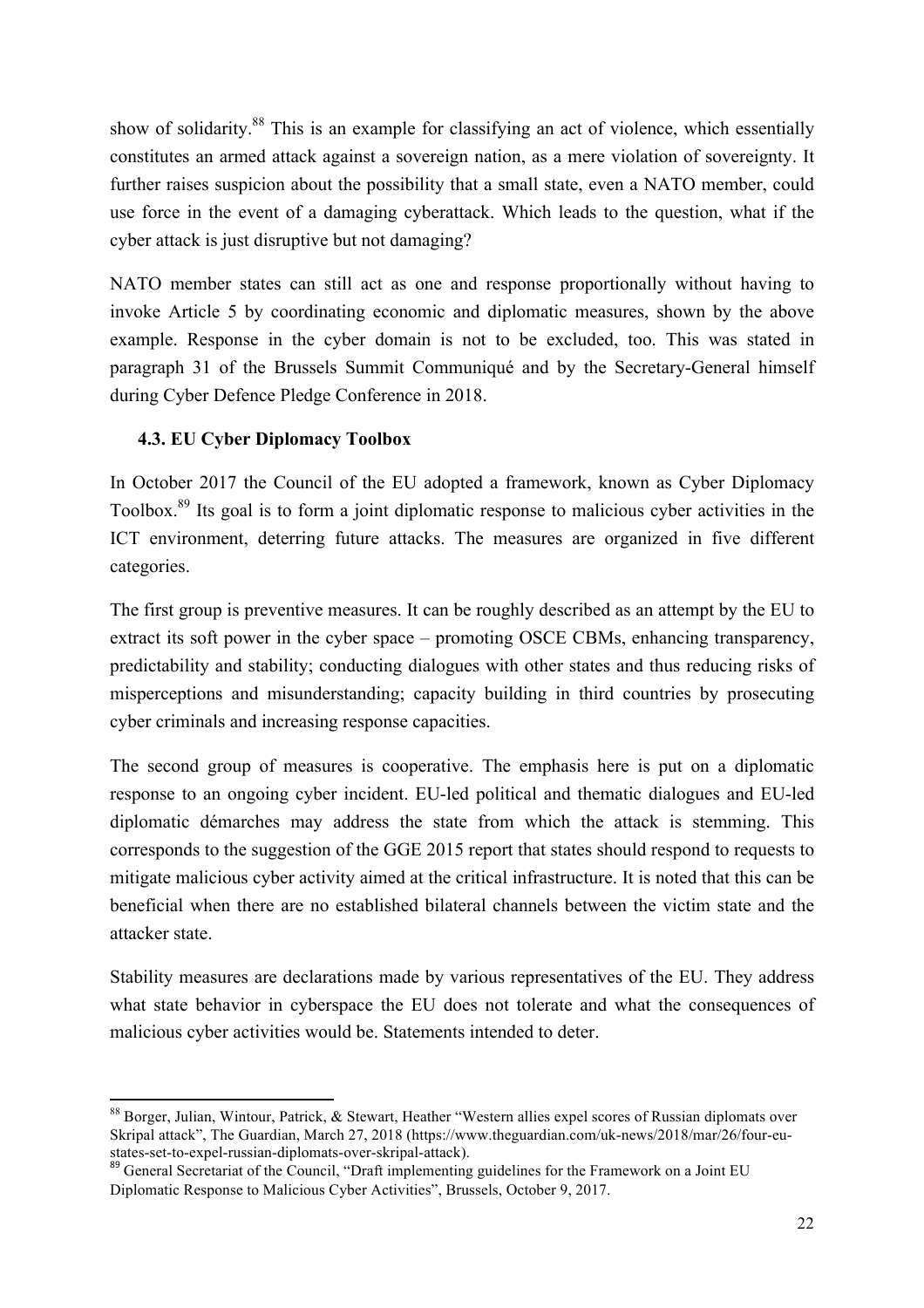The substantial response is in groups four and five. Restrictive measures, i.e. economic sanctions, under Article 215 TFEU are acts of retorsion. They are unfriendly acts and do not violate international law.<sup>90</sup> The restrictive measures are implemented with the goal of changing a policy or activity of the attacker. Category five relates to a mutual support obligation between Member States in the event of a cyber attack. Countermeasures can be taken in addition to the diplomatic support outlined in groups two and three. However, they require that the cyberattack be attributed to a state because they are illegal per se. The possibility of a cyberattack triggering collective self-defense under Article 42(7), in accordance with Article 51 of the UN Charter, is also noted. Again, the cyberattack's scale and effects should be equivalent to that of an "armed aggression".

In 2019 the Council of the European Union adopted Council Decision (CFSP) 2019/797 and Council Regulation (EU) 2019/796. These legal documents specify the restrictive measures proposed in the Toolbox in response to a cyber attack. For example, if a cyber unit of a Larger State B's intelligence service conducts a cyberattack against Small State A's, member of the EU, critical infrastructure, the result of which is disruptive, not damaging (there is a temporary loss of functionality), all Member States will freeze "all funds and economic resources belonging to, owned, held or controlled by" natural or legal persons responsible for the attack. A travel ban will be issued, too.

The goal of the attribution process is to find the state which is ultimately responsible for a cyberattack. The state responsibility in this sanction regime seems irrelevant. The regulation focuses on who did the attack. This however doesn't mean that states cannot be sanctioned. Natural or legal persons, entities or bodies are object of the sanctions. These can be state officials, state banks, and state institutions. It is therefore to be expected that a severe cyberattack on a critical infrastructure would lead to them being sanctioned and thus to the attribution of the attack to the state.

#### **4.4. Conclusions**

<u> 1989 - Johann Stein, fransk politik (d. 1989)</u>

Small states, members of NATO and EU, can rely on their allies when faced with the problem of attribution. Even if a cyberattack on their CI does not meet the threshold of an armed attack, thus triggering collective defense provisions, the organizations have their instruments to respond – countermeasures (expelling diplomats, conducting cyber operations in retaliation) and retorsion (economic sanctions). The possibility of a counterattack against the perpetrator in cyberspace cannot be ruled out. However, if a response is to be measured, small states should not resort to kinetic reactions. As they benefit the most from peaceful cyber space without malicious cyber activities, small states can use their membership in EU and NATO to focus on promoting preventative measures – CBMs, creating customary

<sup>90</sup> Tallinn Manual 2.0, *supra* note 41, rule 20, commentary 4.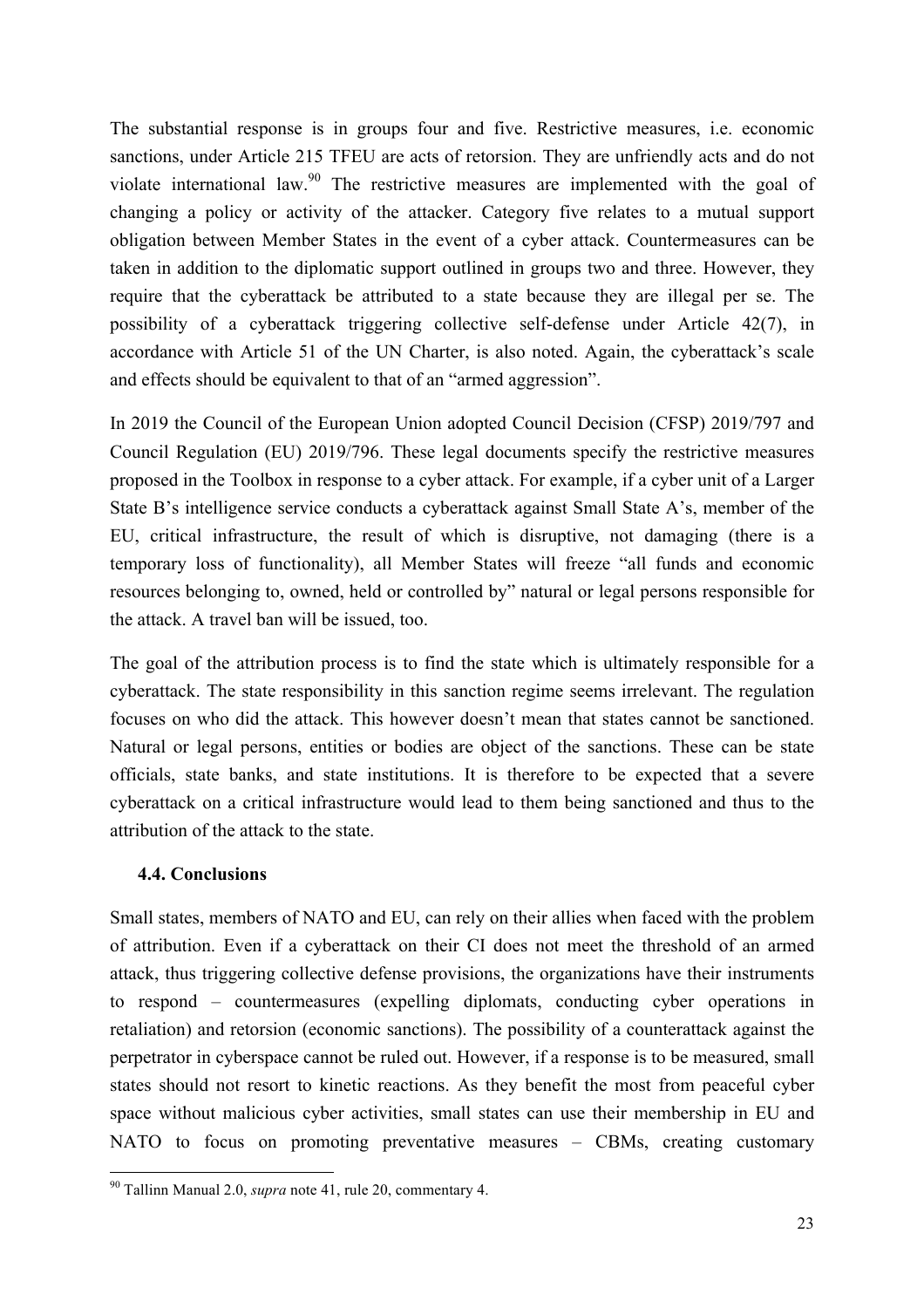international norms that regulate cyber space, diplomatic settlement of cyber incidents. In the meantime, they must improve their defense capabilities to increase the cost to perpetrators and deter them from attacking.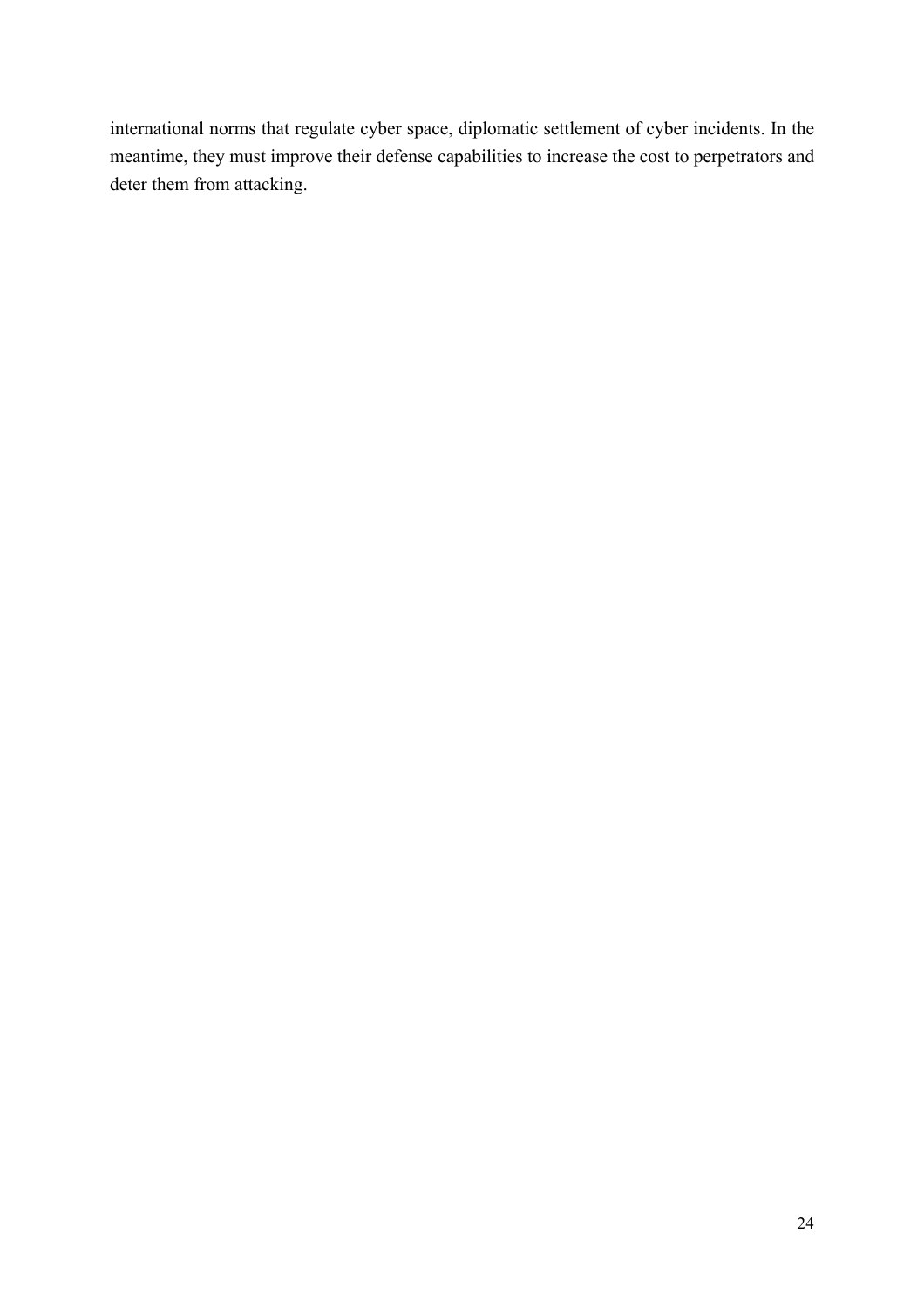#### **Bibliography**

Alesina, Alberto, and Enrico Spolaore, *The Size of Nations*, (The MIT Press, 2003).

Andrew K. Rose, *Like Me, Buy Me: The Effect of Soft Power on Exports*, (NBER Working Papers 21537, National Bureau of Economic Research, Inc, 2015).

Bannelier, K., & Christakis, T., *Cyber-Attacks – Prevention-Reactions: The Role of States and Private Actors*, (Paris: Les Cahiers de la Revue Défense Nationale, 2017).

Brownlie, Ian, *International Law and the Use of Force by States*, (Oxford: Oxford University Press, 1963).

Corfu Channel, United Kingdom v Albania, Judgment, Merits, ICJ GL No 1, [1949] ICJ Rep 4, ICGJ 199 (ICJ 1949), 9th April 1949, United Nations [UN]; International Court of Justice  $[ICJ]$ .

Daniel, Michael, "Closing the Gap: Expanding Cyber Deterrence," in *New Conditions and Constellations in Cyber*, ed. Alexander Klimburg, (The Hague: The Hague Centre for Strategic Studies, 2021), pp. 152-162.

David Vital, *The Inequality of States: A Study of the Small Power in International Affairs* (Oxford: Clarendon Press, 1967).

DeWeese, Geoffrey S., "Anticipatory and Preemptive Self-Defense in Cyberspace: The Challenge of Imminence" in *7th International Conference on Cyber Conflict. Proceedings 2015*, ed. M. Maybaum, A.-M. Osula, L. Lindström, (NATO CCD COE Publications, April 2015), pp. 81-92.

Dispute Regarding Navigational and Related Rights, Costa Rica v Nicaragua, Judgment on the merits, ICGJ 421 (ICJ 2009), 13th July 2009, International Court of Justice [ICJ].

Dörr, Oliver, & Randelzhofer, Albrecht, "Article 2(4)," in *The Charter of the United Nations: A Commentary*, ed. Bruno Simma et al, (Oxford: Oxford University Press, 2012) 1.

Fazal, T. M., & Griffiths, R. D., "Membership has its privileges: The changing benefits of statehood," *International Studies Review*, 16(1) (2014), pp. 79-106.

Federal Government of Germany, 'On the Application of International Law in Cyberspace', Position Paper, March 2021.

General Secretariat of the Council, "Draft implementing guidelines for the Framework on a Joint EU Diplomatic Response to Malicious Cyber Activities", Brussels, October 9, 2017.

Gill, Terry D., & Ducheine, Paul, A. L., "Anticipatory Self-Defense in the Cyber Context," *International Law Studies*, 30 (2013), pp. 438-471.

Goldblat, Jozef, *Arms Control: The New Guide to Negotiations and Agreements*, 2nd edn, (London: SAGE Publications Ltd, 2002).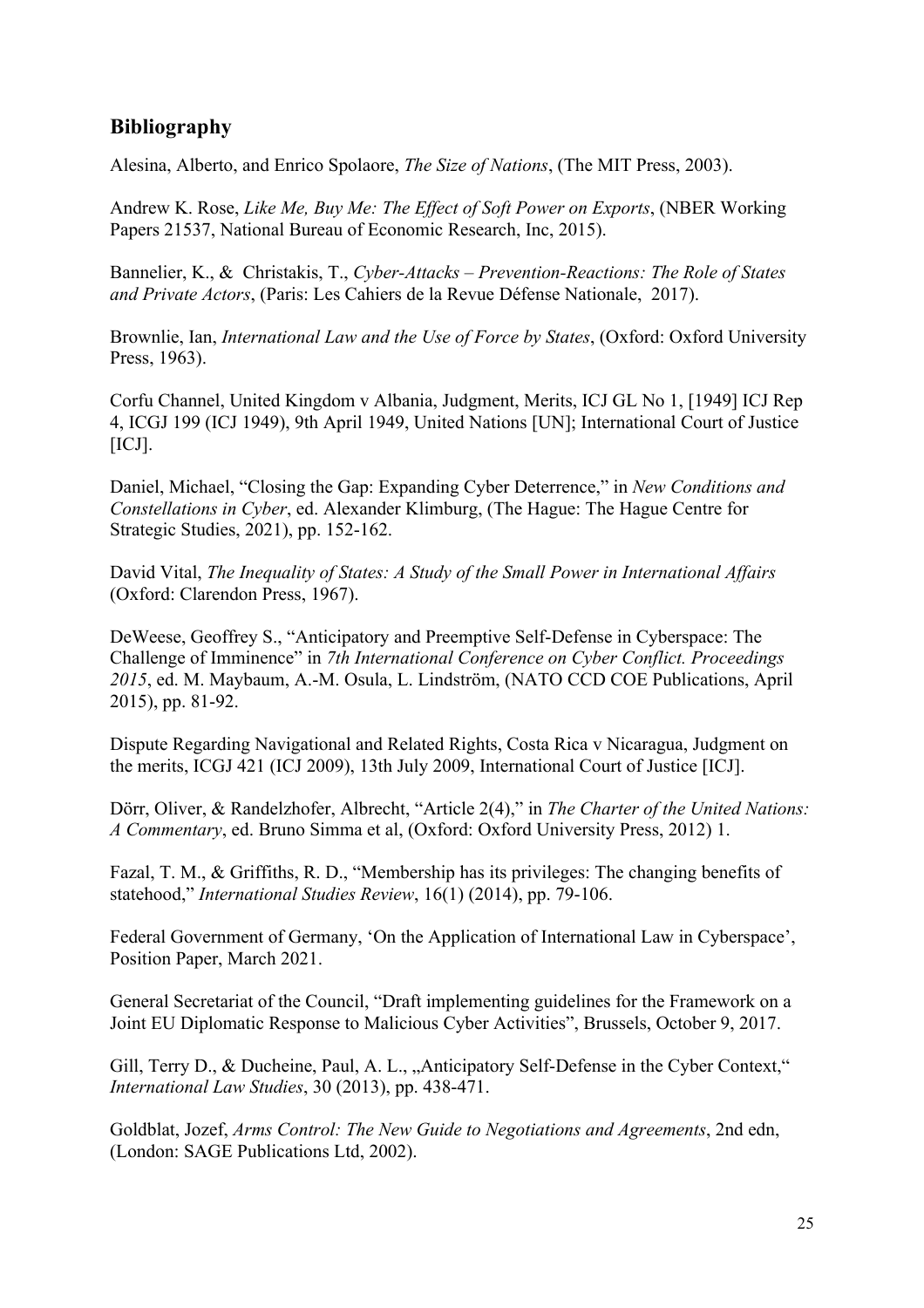Group of Governmental Experts on Developments in the Field of Information and Telecommunications in the Context of International Security, report of 2013, A/68/98, 24 June 2013.

Group of Governmental Experts on Developments in the Field of Information and Telecommunications in the Context of International Security, report of 2015, A/70/174, 22 July 2015.

Handel, M., *Weak states in the international system*, (Totowa, NJ: Frank Cass, 1981).

Hathaway, Melissa, "When Violating the Agreement Becomes Customary Practice" in *Getting Beyond Norms: New Approaches to International Cyber Security Challenges*, ed. Fen Osler Hampson and Michael Sulmeyer, (Waterloo, ON, CA: Centre for International Governance Innovation, 2017), pp. 5-13.

Healy, Jason, Beyond Attribution: Seeking National Responsibility for Cyber Attacks, (Washington, DC: Atlantic Council of the United States, 2012).

ILC, "Draft articles on Prevention of Transboundary Harm from Hazardous Activities, with commentaries," *2001 Yearbook of the International Law Commission*, 2(2) (2001).

ILC, "Draft articles on Responsibility of States for Internationally Wrongful Acts," *2001 Yearbook of the International Law Commission*, 2(2) (2001).

Ingebritsen, C., "Norm entrepreneurs: Scandinavia's role in world politics," *Cooperation and Conflict*, 37(1) (2002), pp. 11-23.

J. A. R. Marriott, *Federalism and the Problem of the Small State* (London: Allen and Unwin, 1943).

Kadlčák, Richard, "Statement of the Special Envoy for Cyberspace and Director of Cybersecurity Department of the Czech Republic", 11 February 2020.

Karns, M. P., Mingst, K. A., Stiles, K. W., *International organizations*, 3rd edn, (Boulder, CO: Lynne Rienner, 2015).

Kenneth P. Yeager v. The Islamic Republic of Iran, Iran-U.S. C.T.R., 17 (1987).

Keohane, Robert O, "Lilliputians' Dilemmas: Small States in International Politics," I*nternational Organization*, 23(2) (1969), pp. 291-310.

Lake, D.A., *Hierarchy in International Relations*, (Ithaca, NY: Cornell University Press, 2009).

Libicki, M. C., *Cyberspace in peace and war*, 2nd edn, (Annapolis, Maryland: Naval Institute Press, 2021).

Libicki, Martin C. "Norms and Normalization," *The Cyber Defense Review*, 5(1) (2020), pp. 41-54.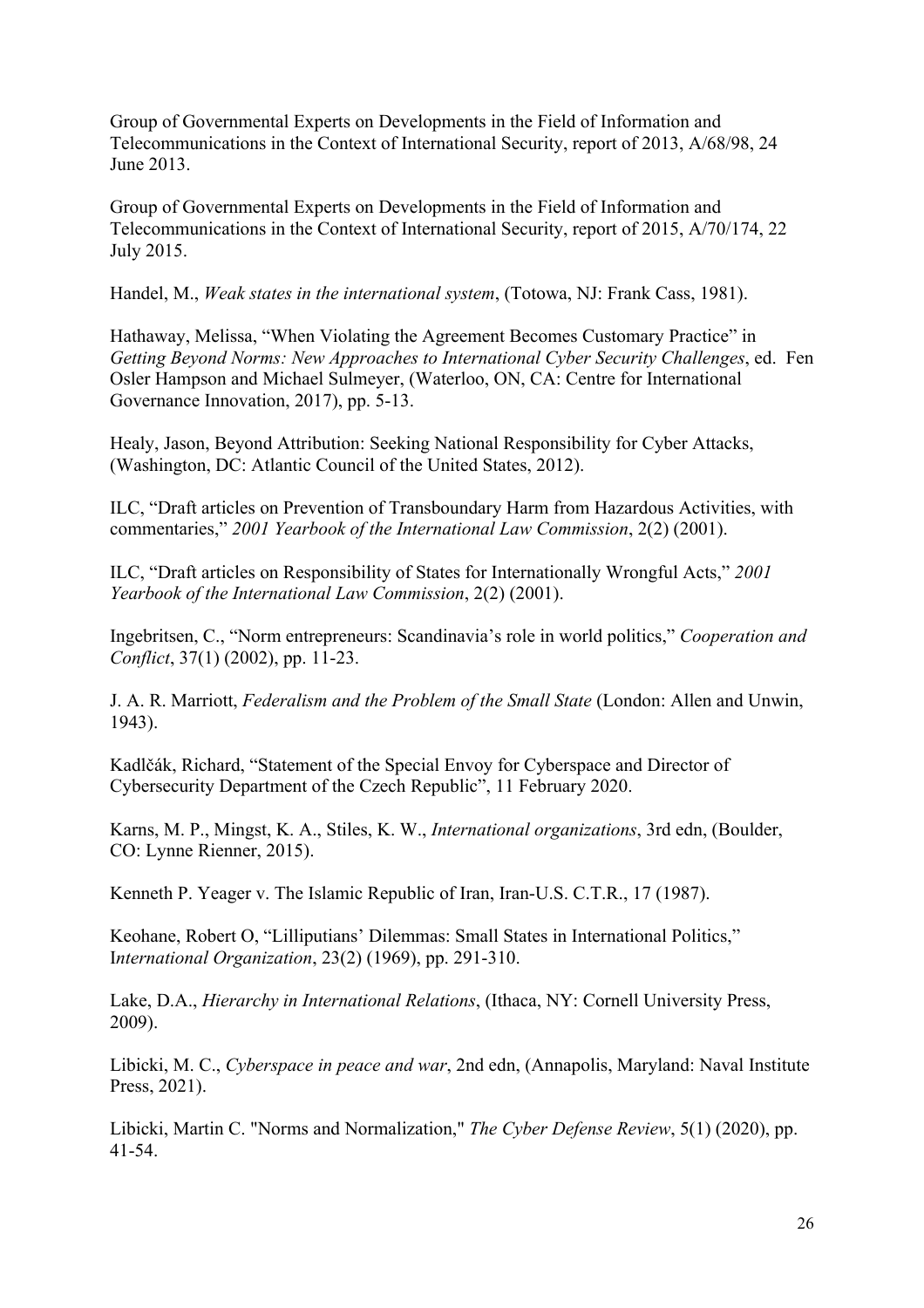Military and Paramilitary Activities in and Against Nicaragua, Nicaragua v United States, Merits, Judgment, (1986) ICJ Rep 14, ICGJ 112 (ICJ 1986), OXIO 88, 27th June 1986, United Nations [UN]; International Court of Justice [ICJ].

Nye, J. S. (1990), "Soft power," *Foreign Policy*, 80, pp. 153-171.

Nye, J. S., "Normative Constraints on Cyber Arms," in *Getting Beyond Norms: New Approaches to International Cyber Security Challenges*, ed. Fen Osler Hampson and Michael Sulmeyer, (Waterloo, ON, CA: Centre for International Governance Innovation, 2017), pp. 19-23.

Official compendium of voluntary national contributions on the subject of how international law applies to the use of information and communications technologies by States, UNODA, A/76/136, August 2021.

Ossoff, William, "Hacking the Domaine Réservé: The Rule of Non-Intervention and Political Interference in Cyberspace," Harvard *International Law Journal*, 62(1) (2021), pp. 295-322.

Pictet, Jean (ed ), *Commentary: Geneva Convention for the Amelioration of the Condition of the Wounded and Sick in Armed Forces the Field*, (Geneva: ICRC, 1952).

Rid, Thomas, & Buchanan, Ben, "Attributing Cyber Attacks," *Journal of Strategic Studies*, 38  $(1-2)$  (2015), pp. 4-37.

Roscini, Marco, *Cyber operations and the use of force in international law*, (New York: Oxford University Press, 2016).

Schmitt, Michael N., "The Law of Cyber Warfare: Quo Vadis?," *Stanford Law & Policy Review*, 25 (2014), pp. 269-300.

Schmitt, Michael N., ed., *Tallinn Manual 2.0 on the International Law Applicable to Cyber Operations*, (Cambridge, UK: Cambridge University Press, 2017) (hereinafter Tallinn Manual 2.0).

Singer, P. W., & Friedman, A., *Cybersecurity and Cyberwar: What everyone needs to know*, (Oxford: Oxford University Press, 2014).

T. G. Masaryk, The *Problem of Small Nations in the European Crisis* (London: University of London, Athlone Press, 1966).

Thorhallsson, B., & Steinsson, S, "Small State Foreign Policy," *Oxford Research Encyclopedia of Politics* (2017).

Waltz, K. N., *Theory of international politics*, (Reading, Mass: Addison-Wesley Pub. Co., 1979).

Whyte, C., & Mazanec, B. M., *Understanding cyber warfare: Politics, policy and strategy*, (London; New York: Routledge, 2019).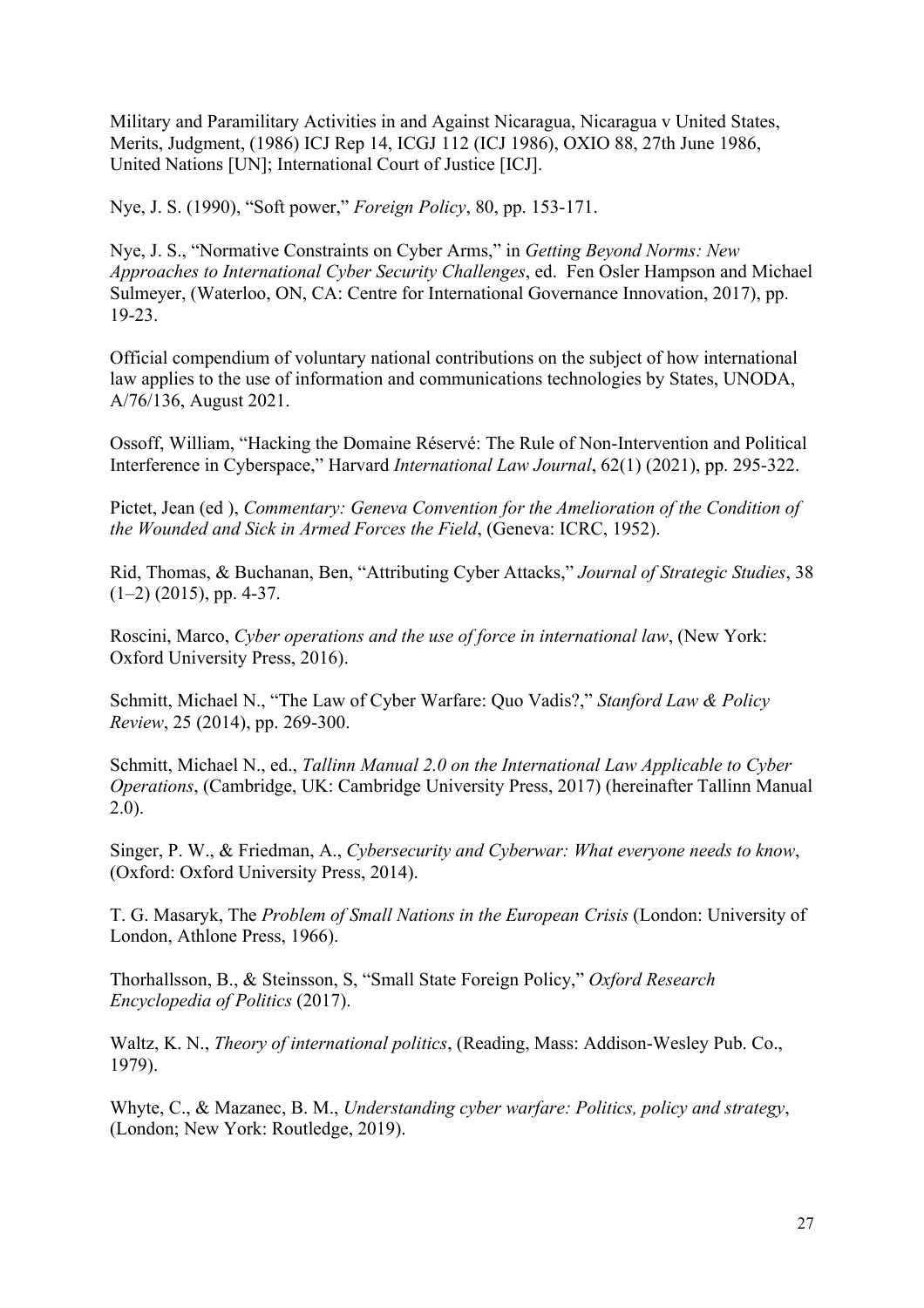#### **Links**

Atlantic Council, "Stoltenberg Provides Details of NATO's Cyber Policy", May 16, 2018 (https://www.atlanticcouncil.org/blogs/natosource/stoltenberg-provides-details-of-nato-scyber-policy/)

Baldin, Anna, "EU: Towards the adoption of the NIS 2 Directive", DataGuidance, December 2021, (https://www.dataguidance.com/opinion/eu-towards-adoption-nis-2-directive).

Borger, Julian, & Wintour, Patrick, & Stewart, Heather "Western allies expel scores of Russian diplomats over Skripal attack", The Guardian, March 27, 2018 (https://www.theguardian.com/uk-news/2018/mar/26/four-eu-states-set-to-expel-russiandiplomats-over-skripal-attack).

Council on Foreign Relations, "Why Are There No Cyber Arms Control Agreements?", January 16, 2018 (https://www.cfr.org/blog/why-are-there-no-cyber-arms-controlagreements).

ENISA, *Analysis of ICS-SCADA Cyber Security Maturity Levels in Critical Sectors*, 2015, Available at https://www.enisa.europa.eu/publications/maturity-levels.

ENISA, *Critical Infrastructures and Services*, Retrieved on 25.04.2022 from https://www.enisa.europa.eu/topics/critical-information-infrastructures-and-services.

ENISA, *ENISA CSIRT MATURITY FRAMEWORK*, 2022, Available at https://www.enisa.europa.eu/publications/enisa-csirt-maturity-framework.

ENISA, NIS Directive, Retrieved on 25.04.2022 from https://www.enisa.europa.eu/topics/nisdirective.

European Parliament, "The NIS2 Directive: A high common level of cybersecurity in the EU", December 1, 2021

(https://www.europarl.europa.eu/thinktank/en/document/EPRS\_BRI(2021)689333).

Finkle, Jim, "U.S. firm blames Russian 'Sandworm' hackers for Ukraine outage", Reuters, January 8, 2016 (https://www.reuters.com/article/us-ukraine-cybersecurity-sandwormidUSKBN0UM00N20160108).

Goodin, Dan "Microsoft president calls SolarWinds hack an "act of recklessness", Ars Technica, December 18, 2020 (https://arstechnica.com/information-technology/2020/12/onlyan-elite-few-solarwinds-hack-victims-received-follow-on-attacks/).

Government of Canada, *National Strategy for Critical Infrastructure*, 2009 (https://www.publicsafety.gc.ca/cnt/rsrcs/pblctns/srtg-crtcl-nfrstrctr/index-en.aspx).

Grauman, Brigid. "Cyber-security: The Vexed Question of Global Rules," Security Defence Agenda and McAfee, February 2012, Available at (https://www.files.ethz.ch/isn/139895/SDA\_Cyber\_report\_FINAL.pdf).

IBM, "What is a cyber attack?" (https://www.ibm.com/topics/cyber-attack).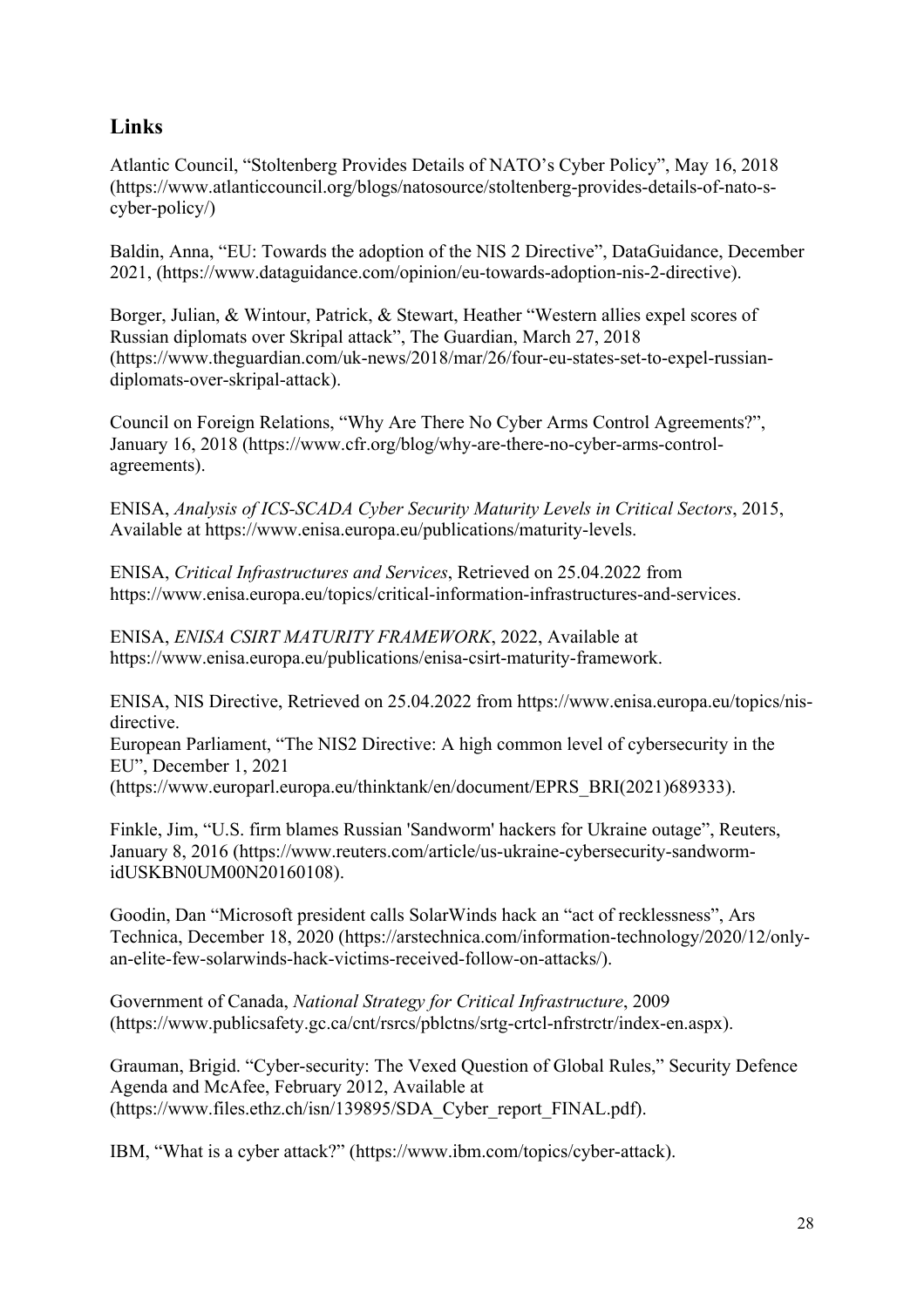Lin, Herbert, "Attribution of Malicious Cyber Incidents: From Soup to Nuts", Journal of International Affairs, March 9, 2017 (https://jia.sipa.columbia.edu/attribution-maliciouscyber-incidents).

NATO, "Brussels Summit Communiqué", June 14, 2021 (https://www.nato.int/cps/en/natohq/news\_185000.htm).

NATO, "NATO and the European Union enhance cyber defence cooperation", February 10, 2016 (https://www.nato.int/cps/en/natohq/news\_127836.htm).

NATO, "NATO will defend itself", August 27, 2019 (https://www.nato.int/cps/en/natohq/news\_168435.htm).

NATO, Cyber Defence, March 23, 2022 (https://www.nato.int/cps/en/natohq/topics\_78170.htm).

Oladimeji, Saheed, & Kerner, Sean Michael, "SolarWinds hack explained: Everything you need to know", TechTarget, June 16, 2021 (https://www.techtarget.com/whatis/feature/SolarWinds-hack-explained-Everything-youneed-to-know).

RFE/RL, "A Look Back At The Deadly 2014 Czech Depot Blast That Prague Is Now Blaming On Russian Agents", April 18, 2021 (https://www.rferl.org/a/czech-republic-russiadepot-blast-gallery-expulsions/31209726.html).

Schmitt, Michael, "Expert Backgrounder: NATO Response Options to Potential Russia Cyber Attacks", Just Security, February 24, 2022 (https://www.justsecurity.org/80347/expertbackgrounder-nato-response-options-to-potential-russia-cyber-attacks).

The Aspen Institute's Cybersecurity Group published elaborating on this concept: "An Operational Collaboration Framework." Aspen Cybersecurity Group, November 2018 (https://www.aspeninstitute.org/publications/an-operational-collaboration-framework/).

The White House, Office of the Press Secretary, *Executive Order -- Improving Critical Infrastructure Cybersecurity,* February 12, 2013 (https://obamawhitehouse.archives.gov/thepress-office/2013/02/12/executive-order-improving-critical-infrastructure-cybersecurity).

United States Department of Defense. "The Definition of Cyberspace." Deputy Secretary of Defense Memorandum (May 12, 2008), Retrieved on 25.04.2022 from https://www.gao.gov/assets/a321824.html.

Wolter, Detlev, "The UN Takes a Big Step Forward on Cybersecurity", Arms Control Asssociation, (https://www.armscontrol.org/act/2013-09/un-takes-big-step-forwardcybersecurity).

Zetter, Kim, "An Unprecedented Look at Stuxnet, the World's First Digital Weapon", Wired, November 3, 2014 (https://www.wired.com/2014/11/countdown-to-zero-day-stuxnet/).